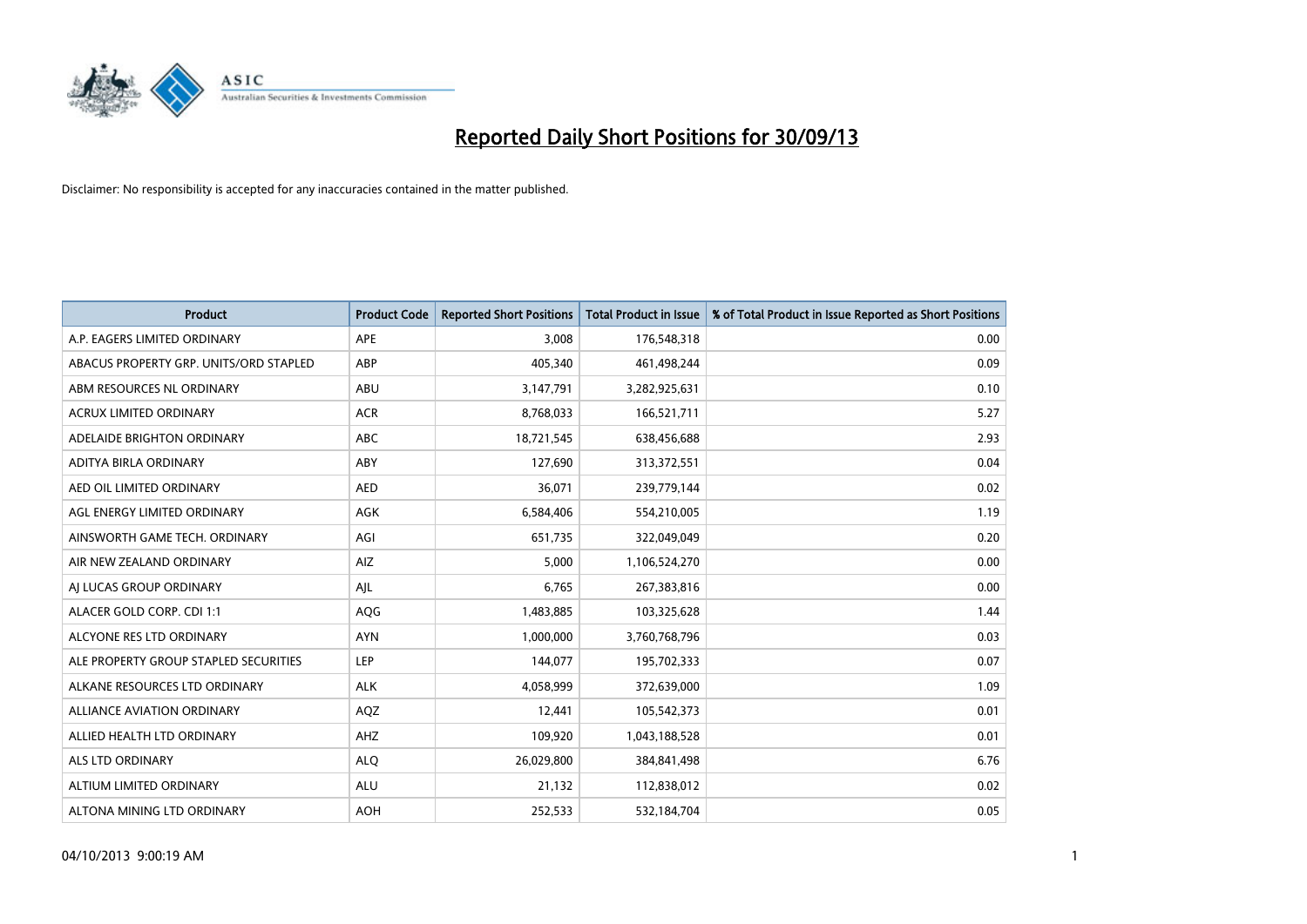

| Product                                 | <b>Product Code</b> | <b>Reported Short Positions</b> | <b>Total Product in Issue</b> | % of Total Product in Issue Reported as Short Positions |
|-----------------------------------------|---------------------|---------------------------------|-------------------------------|---------------------------------------------------------|
| ALUMINA LIMITED ORDINARY                | <b>AWC</b>          | 164,835,071                     | 2,806,225,615                 | 5.87                                                    |
| AMALGAMATED HOLDINGS ORDINARY           | AHD                 | 37,872                          | 157,806,992                   | 0.02                                                    |
| AMCOM TELECOMM, ORDINARY                | AMM                 | 620,979                         | 244,557,101                   | 0.25                                                    |
| AMCOR LIMITED ORDINARY                  | AMC                 | 3,422,484                       | 1,206,684,923                 | 0.28                                                    |
| AMP LIMITED ORDINARY                    | AMP                 | 17,143,750                      | 2,944,564,649                 | 0.58                                                    |
| AMPELLA MINING ORDINARY                 | AMX                 | 365,381                         | 248,000,493                   | 0.15                                                    |
| ANGLOGOLD ASHANTI CDI 5:1               | AGG                 | 9                               | 89,207,765                    | 0.00                                                    |
| ANSELL LIMITED ORDINARY                 | <b>ANN</b>          | 8,801,540                       | 130,617,963                   | 6.74                                                    |
| ANTARES ENERGY LTD ORDINARY             | AZZ                 | 290,043                         | 255,000,000                   | 0.11                                                    |
| ANZ BANKING GRP LTD ORDINARY            | ANZ                 | 8,645,015                       | 2,743,614,407                 | 0.32                                                    |
| APA GROUP STAPLED SECURITIES            | APA                 | 10,277,903                      | 835,750,807                   | 1.23                                                    |
| APN NEWS & MEDIA ORDINARY               | <b>APN</b>          | 16,228,318                      | 661,526,586                   | 2.45                                                    |
| AQUARIUS PLATINUM. ORDINARY             | <b>AQP</b>          | 6,740,801                       | 486,851,336                   | 1.38                                                    |
| AQUILA RESOURCES ORDINARY               | <b>AQA</b>          | 14,560,050                      | 411,804,442                   | 3.54                                                    |
| ARAFURA RESOURCE LTD ORDINARY           | ARU                 | 8,367                           | 441,270,644                   | 0.00                                                    |
| ARB CORPORATION ORDINARY                | ARP                 | 843,999                         | 72,481,302                    | 1.16                                                    |
| ARDENT LEISURE GROUP STAPLED SECURITIES | AAD                 | 2,990,628                       | 404,994,420                   | 0.74                                                    |
| ARISTOCRAT LEISURE ORDINARY             | ALL                 | 7,455,792                       | 551,418,047                   | 1.35                                                    |
| ARRIUM LTD ORDINARY                     | ARI                 | 30,600,903                      | 1,355,433,903                 | 2.26                                                    |
| ASCIANO LIMITED ORDINARY                | <b>AIO</b>          | 15,150,219                      | 975,385,664                   | 1.55                                                    |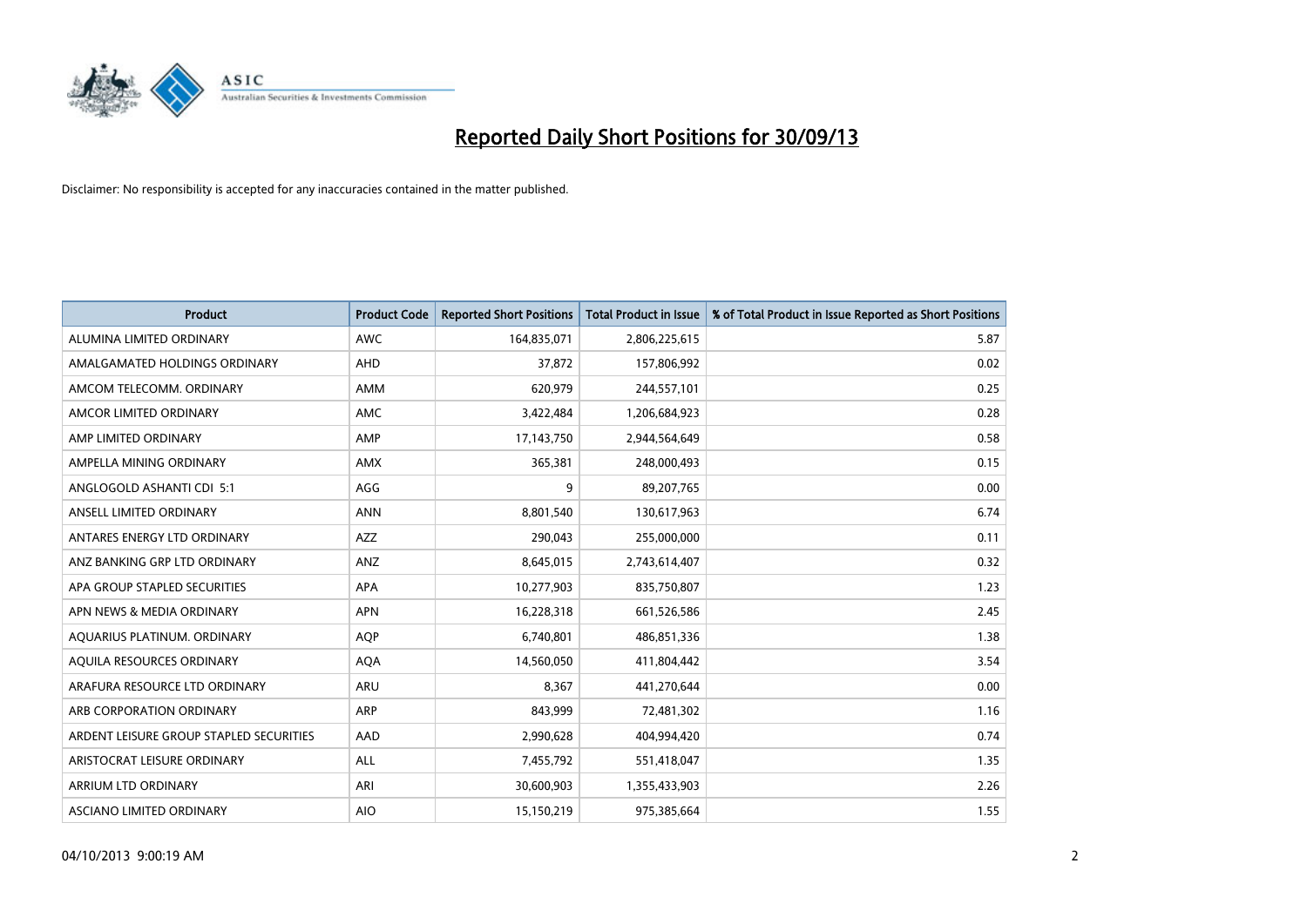

| <b>Product</b>                            | <b>Product Code</b> | <b>Reported Short Positions</b> | <b>Total Product in Issue</b> | % of Total Product in Issue Reported as Short Positions |
|-------------------------------------------|---------------------|---------------------------------|-------------------------------|---------------------------------------------------------|
| ASG GROUP LIMITED ORDINARY                | <b>ASZ</b>          | 1,225,724                       | 206,720,839                   | 0.59                                                    |
| ASPEN GROUP ORD/UNITS STAPLED             | <b>APZ</b>          | 394,162                         | 1,198,480,019                 | 0.03                                                    |
| ASTRO JAP PROP GROUP STAPLED US PROHIBIT. | AJA                 | 23,362                          | 67,211,752                    | 0.03                                                    |
| ASX LIMITED ORDINARY                      | ASX                 | 2,218,358                       | 193,595,162                   | 1.15                                                    |
| ATLANTIC LIMITED ORDINARY                 | ATI                 | 50,000                          | 154,757,339                   | 0.03                                                    |
| ATLAS IRON LIMITED ORDINARY               | <b>AGO</b>          | 43,096,760                      | 915,416,159                   | 4.71                                                    |
| AUCKLAND INTERNATION ORDINARY             | AIA                 | 67,516                          | 1,322,564,489                 | 0.01                                                    |
| AURIZON HOLDINGS LTD ORDINARY             | AZJ                 | 10,297,620                      | 2,137,284,503                 | 0.48                                                    |
| <b>AURORA OIL &amp; GAS ORDINARY</b>      | <b>AUT</b>          | 7,099,526                       | 448,785,778                   | 1.58                                                    |
| <b>AUSDRILL LIMITED ORDINARY</b>          | ASL                 | 14,676,418                      | 312,277,224                   | 4.70                                                    |
| AUSENCO LIMITED ORDINARY                  | AAX                 | 1,000,323                       | 123,527,574                   | 0.81                                                    |
| <b>AUST VINTAGE LTD ORDINARY</b>          | <b>AVG</b>          | 475,000                         | 194,532,692                   | 0.24                                                    |
| AUSTAL LIMITED ORDINARY                   | ASB                 | 689,846                         | 346,007,639                   | 0.20                                                    |
| AUSTBROKERS HOLDINGS ORDINARY             | <b>AUB</b>          | 15,389                          | 58,271,735                    | 0.03                                                    |
| <b>AUSTIN ENGINEERING ORDINARY</b>        | ANG                 | 360,966                         | 73,164,403                    | 0.49                                                    |
| AUSTRALAND PROPERTY STAPLED SECURITY      | <b>ALZ</b>          | 1,114,656                       | 578,324,670                   | 0.19                                                    |
| AUSTRALIAN AGRICULT. ORDINARY             | AAC                 | 4,241,033                       | 413,909,874                   | 1.02                                                    |
| <b>AUSTRALIAN EDUCATION UNITS</b>         | <b>AEU</b>          | 2,179                           | 175,465,397                   | 0.00                                                    |
| AUSTRALIAN INFR LTD ORDINARY              | <b>AIX</b>          | 302,560                         | 620,733,944                   | 0.05                                                    |
| AUSTRALIAN PHARM. ORDINARY                | API                 | 858,198                         | 488,115,883                   | 0.18                                                    |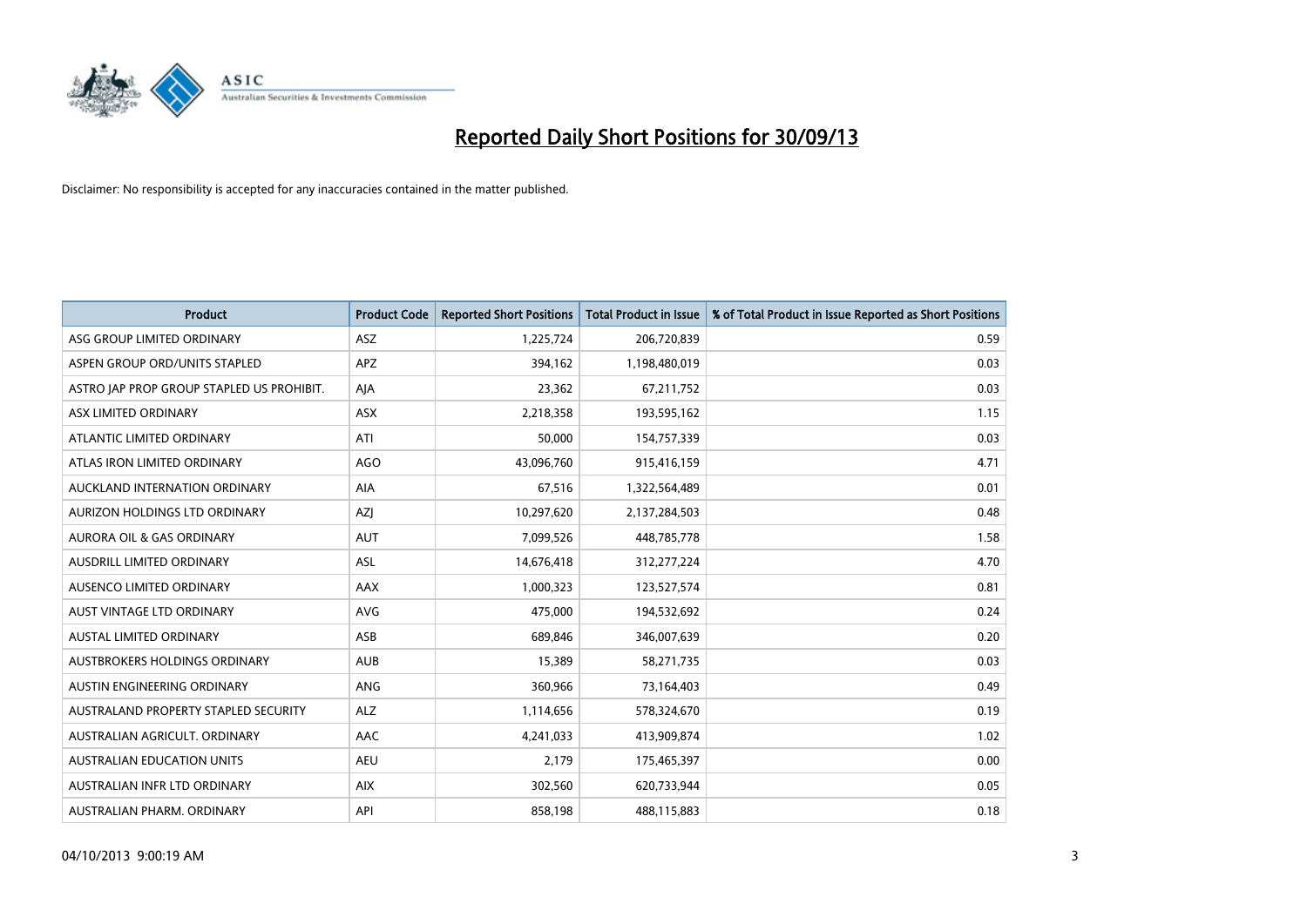

| Product                                       | <b>Product Code</b> | <b>Reported Short Positions</b> | <b>Total Product in Issue</b> | % of Total Product in Issue Reported as Short Positions |
|-----------------------------------------------|---------------------|---------------------------------|-------------------------------|---------------------------------------------------------|
| <b>AUSTRALIAN POWER ORDINARY</b>              | <b>APK</b>          | 1,000                           | 192,246,334                   | 0.00                                                    |
| AUTOMOTIVE HOLDINGS ORDINARY                  | <b>AHE</b>          | 233,393                         | 260,579,682                   | 0.09                                                    |
| AVANCO RESOURCES LTD ORDINARY                 | AVB                 | 100,000                         | 1,113,993,968                 | 0.01                                                    |
| AVIENNINGS LIMITED ORDINARY                   | AVI                 | 69,999                          | 384,423,851                   | 0.02                                                    |
| AWE LIMITED ORDINARY                          | <b>AWE</b>          | 1,292,688                       | 522,116,985                   | 0.25                                                    |
| BANDANNA ENERGY ORDINARY                      | <b>BND</b>          | 18,719,109                      | 528,481,199                   | 3.54                                                    |
| BANK OF QUEENSLAND. ORDINARY                  | <b>BOQ</b>          | 7,989,384                       | 319,809,993                   | 2.50                                                    |
| <b>BASE RES LIMITED ORDINARY</b>              | <b>BSE</b>          | 4,594,361                       | 561,840,029                   | 0.82                                                    |
| BATHURST RES NZ LTD ORDINARY                  | <b>BRL</b>          | 21,160,567                      | 809,635,097                   | 2.61                                                    |
| BEACH ENERGY LIMITED ORDINARY                 | <b>BPT</b>          | 22,084,468                      | 1,269,521,118                 | 1.74                                                    |
| BEADELL RESOURCE LTD ORDINARY                 | <b>BDR</b>          | 48,497,377                      | 788,277,280                   | 6.15                                                    |
| <b>BEGA CHEESE LTD ORDINARY</b>               | <b>BGA</b>          | 521,896                         | 151,866,050                   | 0.34                                                    |
| BENDIGO AND ADELAIDE ORDINARY                 | <b>BEN</b>          | 12,667,883                      | 407,229,525                   | 3.11                                                    |
| BERKELEY RESOURCES ORDINARY                   | <b>BKY</b>          | 657,214                         | 179,393,323                   | 0.37                                                    |
| <b>BHP BILLITON LIMITED ORDINARY</b>          | <b>BHP</b>          | 5,590,000                       | 3,211,691,105                 | 0.17                                                    |
| <b>BILLABONG ORDINARY</b>                     | <b>BBG</b>          | 18,936,958                      | 478,944,292                   | 3.95                                                    |
| <b>BIONOMICS LIMITED ORDINARY</b>             | <b>BNO</b>          | 196,071                         | 411,765,250                   | 0.05                                                    |
| <b>BLACKMORES LIMITED ORDINARY</b>            | <b>BKL</b>          | 7,458                           | 16,973,764                    | 0.04                                                    |
| <b>BLACKTHORN RESOURCES ORD US PROHIBITED</b> | <b>BTR</b>          | 535,801                         | 164,285,950                   | 0.33                                                    |
| BLUESCOPE STEEL LTD ORDINARY                  | <b>BSL</b>          | 9,012,921                       | 558,733,728                   | 1.61                                                    |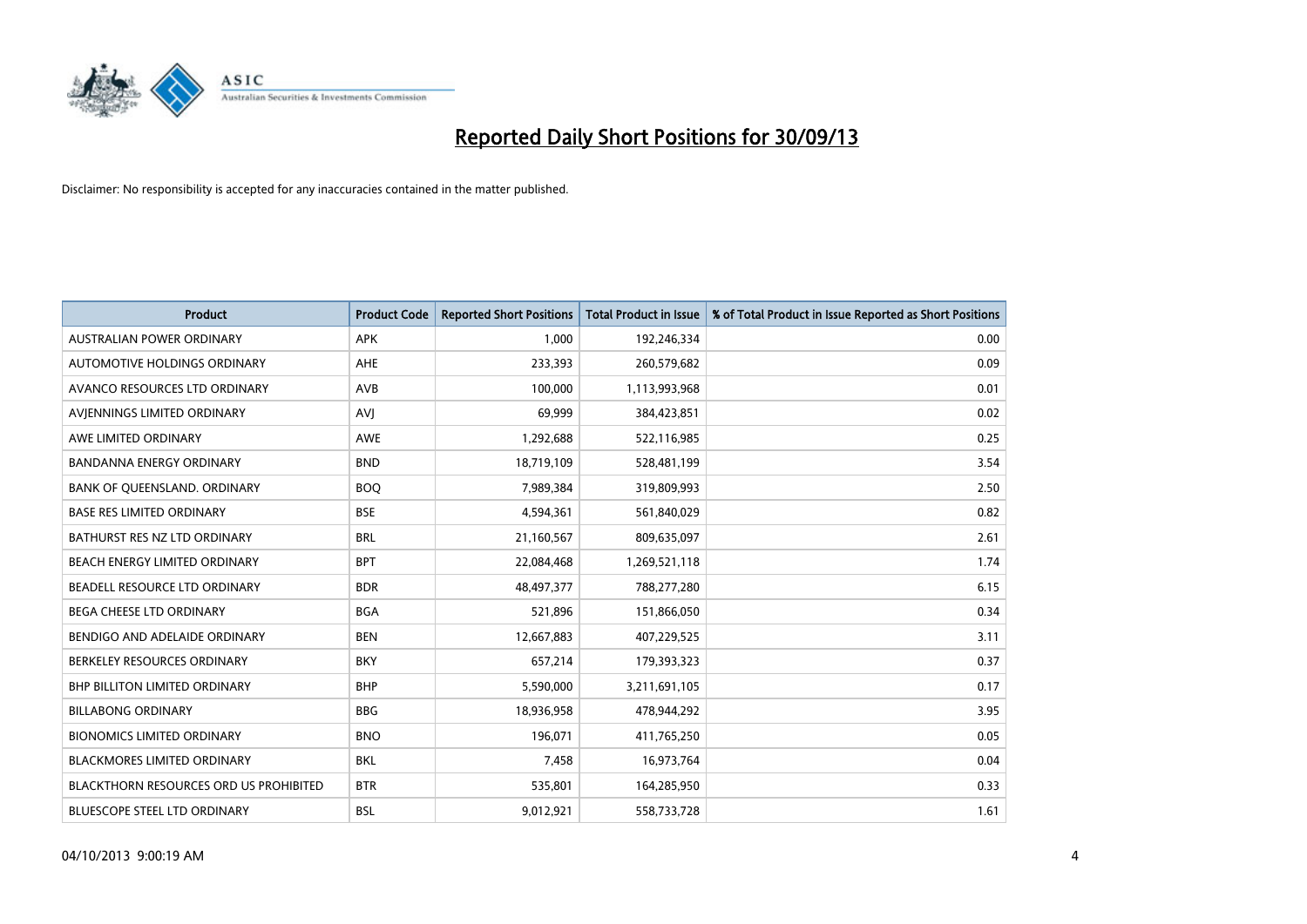

| <b>Product</b>                       | <b>Product Code</b> | <b>Reported Short Positions</b> | <b>Total Product in Issue</b> | % of Total Product in Issue Reported as Short Positions |
|--------------------------------------|---------------------|---------------------------------|-------------------------------|---------------------------------------------------------|
| <b>BOART LONGYEAR ORDINARY</b>       | <b>BLY</b>          | 46,320,423                      | 461,163,412                   | 10.04                                                   |
| <b>BOOM LOGISTICS ORDINARY</b>       | <b>BOL</b>          | 99.999                          | 470,598,576                   | 0.02                                                    |
| <b>BORAL LIMITED, ORDINARY</b>       | <b>BLD</b>          | 53,738,119                      | 774,000,641                   | 6.94                                                    |
| <b>BRADKEN LIMITED ORDINARY</b>      | <b>BKN</b>          | 14,218,772                      | 169,240,662                   | 8.40                                                    |
| <b>BRAMBLES LIMITED ORDINARY</b>     | <b>BXB</b>          | 2,067,802                       | 1,558,696,462                 | 0.13                                                    |
| BREVILLE GROUP LTD ORDINARY          | <b>BRG</b>          | 3,540,811                       | 130,095,322                   | 2.72                                                    |
| BRICKWORKS LIMITED ORDINARY          | <b>BKW</b>          | 93.298                          | 147,818,132                   | 0.06                                                    |
| <b>BROCKMAN MINING LTD ORDINARY</b>  | <b>BCK</b>          | 181,990                         | 7,894,482,131                 | 0.00                                                    |
| BT INVESTMENT MNGMNT ORDINARY        | <b>BTT</b>          | 23,945                          | 278,100,237                   | 0.01                                                    |
| <b>BUCCANEER ENERGY LTD ORDINARY</b> | <b>BCC</b>          | 91,557                          | 2,398,671,956                 | 0.00                                                    |
| <b>BURU ENERGY ORDINARY</b>          | <b>BRU</b>          | 11,848,847                      | 298,365,707                   | 3.97                                                    |
| <b>BWP TRUST ORDINARY UNITS</b>      | <b>BWP</b>          | 6,883,314                       | 627,165,919                   | 1.10                                                    |
| <b>CABCHARGE AUSTRALIA ORDINARY</b>  | CAB                 | 12,795,865                      | 120,430,683                   | 10.63                                                   |
| CALTEX AUSTRALIA ORDINARY            | <b>CTX</b>          | 1,728,509                       | 270,000,000                   | 0.64                                                    |
| CAPE LAMBERT RES LTD ORDINARY        | <b>CFE</b>          | 19,764                          | 676,191,942                   | 0.00                                                    |
| CAPITOL HEALTH ORDINARY              | CAI                 | 89,200                          | 430,432,121                   | 0.02                                                    |
| <b>CARBON ENERGY ORDINARY</b>        | <b>CNX</b>          | 120,261                         | 975,168,303                   | 0.01                                                    |
| CARDNO LIMITED ORDINARY              | CDD                 | 9,188,626                       | 144,126,327                   | 6.38                                                    |
| CARNARVON PETROLEUM ORDINARY         | <b>CVN</b>          | 39,246                          | 934,109,501                   | 0.00                                                    |
| CARSALES.COM LTD ORDINARY            | <b>CRZ</b>          | 2,325,496                       | 237,513,965                   | 0.98                                                    |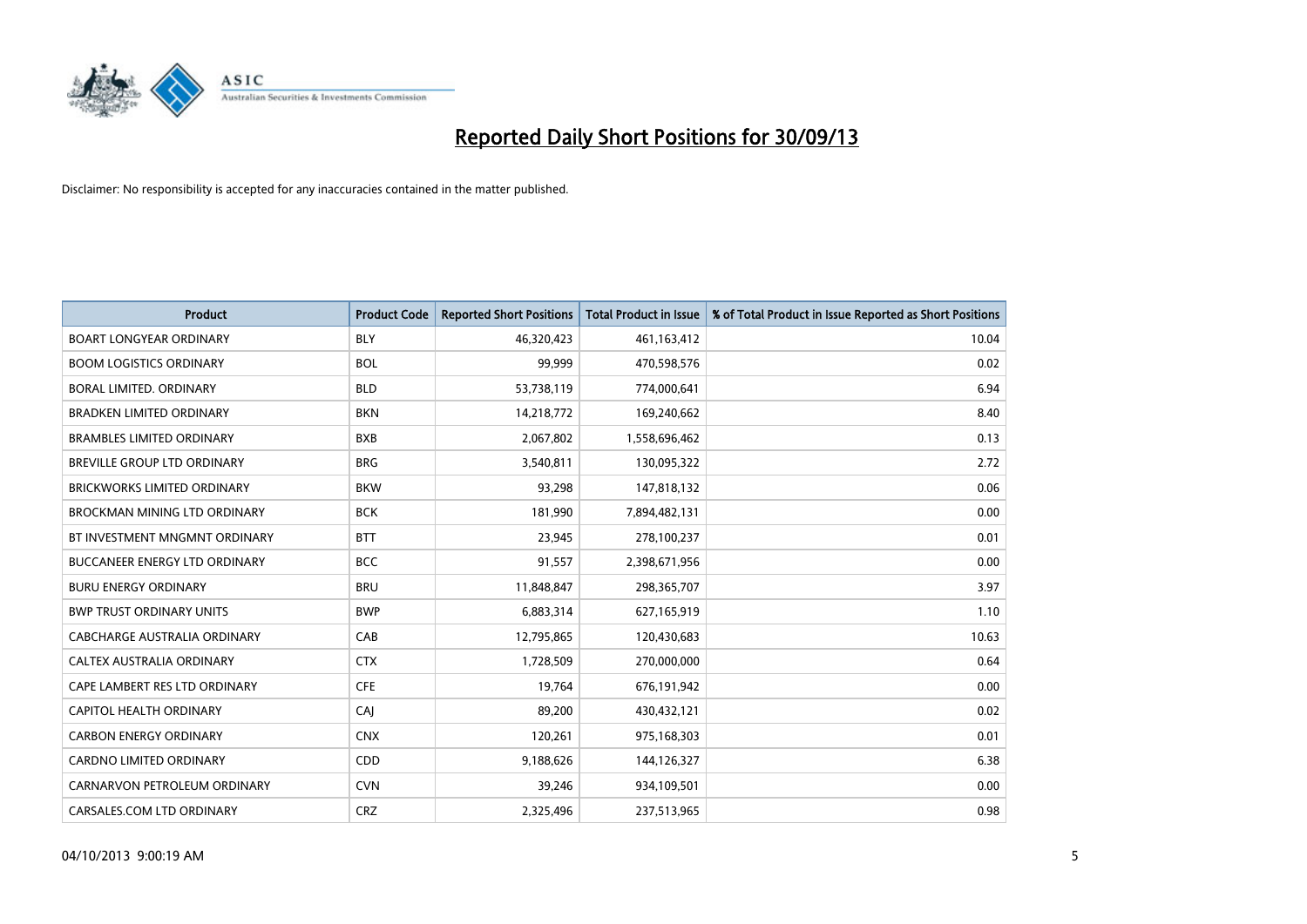

| <b>Product</b>                           | <b>Product Code</b> | <b>Reported Short Positions</b> | <b>Total Product in Issue</b> | % of Total Product in Issue Reported as Short Positions |
|------------------------------------------|---------------------|---------------------------------|-------------------------------|---------------------------------------------------------|
| <b>CASH CONVERTERS ORDINARY</b>          | CCV                 | 4,387,840                       | 423,861,025                   | 1.04                                                    |
| CEDAR WOODS PROP. ORDINARY               | <b>CWP</b>          | 472,349                         | 73,359,551                    | 0.64                                                    |
| CENTRAL PETROLEUM ORDINARY               | <b>CTP</b>          | 1,085,950                       | 1,546,078,845                 | 0.07                                                    |
| <b>CERAMIC FUEL CELLS ORDINARY</b>       | <b>CFU</b>          | 991,102                         | 1,591,941,620                 | 0.06                                                    |
| CFS RETAIL TRUST GRP STAPLED SECURITIES  | <b>CFX</b>          | 54,079,696                      | 2,858,286,690                 | 1.89                                                    |
| <b>CHALICE GOLD MINES ORDINARY</b>       | <b>CHN</b>          | 50,000                          | 251,230,886                   | 0.02                                                    |
| <b>CHALLENGER DIV.PRO. STAPLED UNITS</b> | <b>CDI</b>          | 53,662                          | 214,101,013                   | 0.03                                                    |
| CHALLENGER LIMITED ORDINARY              | <b>CGF</b>          | 3,871,984                       | 530,862,585                   | 0.73                                                    |
| CHANDLER MACLEOD LTD ORDINARY            | <b>CMG</b>          | 4,112,117                       | 469,679,390                   | 0.88                                                    |
| CHARTER HALL GROUP STAPLED US PROHIBIT.  | <b>CHC</b>          | 222,935                         | 309,018,843                   | 0.07                                                    |
| <b>CHARTER HALL RETAIL UNITS</b>         | <b>CQR</b>          | 8,348,953                       | 341,843,880                   | 2.44                                                    |
| <b>CHORUS LIMITED ORDINARY</b>           | <b>CNU</b>          | 609,288                         | 389,299,049                   | 0.16                                                    |
| CITIGOLD CORP LTD ORDINARY               | <b>CTO</b>          | 153,427                         | 1,352,907,765                 | 0.01                                                    |
| <b>CLOUGH LIMITED ORDINARY</b>           | <b>CLO</b>          | 529,578                         | 777,203,039                   | 0.07                                                    |
| COAL OF AFRICA LTD ORDINARY              | <b>CZA</b>          | 10,426                          | 1,048,368,613                 | 0.00                                                    |
| COALSPUR MINES LTD ORDINARY              | <b>CPL</b>          | 8,763,062                       | 641,394,435                   | 1.37                                                    |
| COCA-COLA AMATIL ORDINARY                | <b>CCL</b>          | 20,432,507                      | 763,590,249                   | 2.68                                                    |
| COCHLEAR LIMITED ORDINARY                | <b>COH</b>          | 8,056,579                       | 57,040,932                    | 14.12                                                   |
| <b>COCKATOO COAL ORDINARY</b>            | <b>COK</b>          | 9,253,732                       | 886,294,158                   | 1.04                                                    |
| CODAN LIMITED ORDINARY                   | <b>CDA</b>          | 1,186,718                       | 176,926,104                   | 0.67                                                    |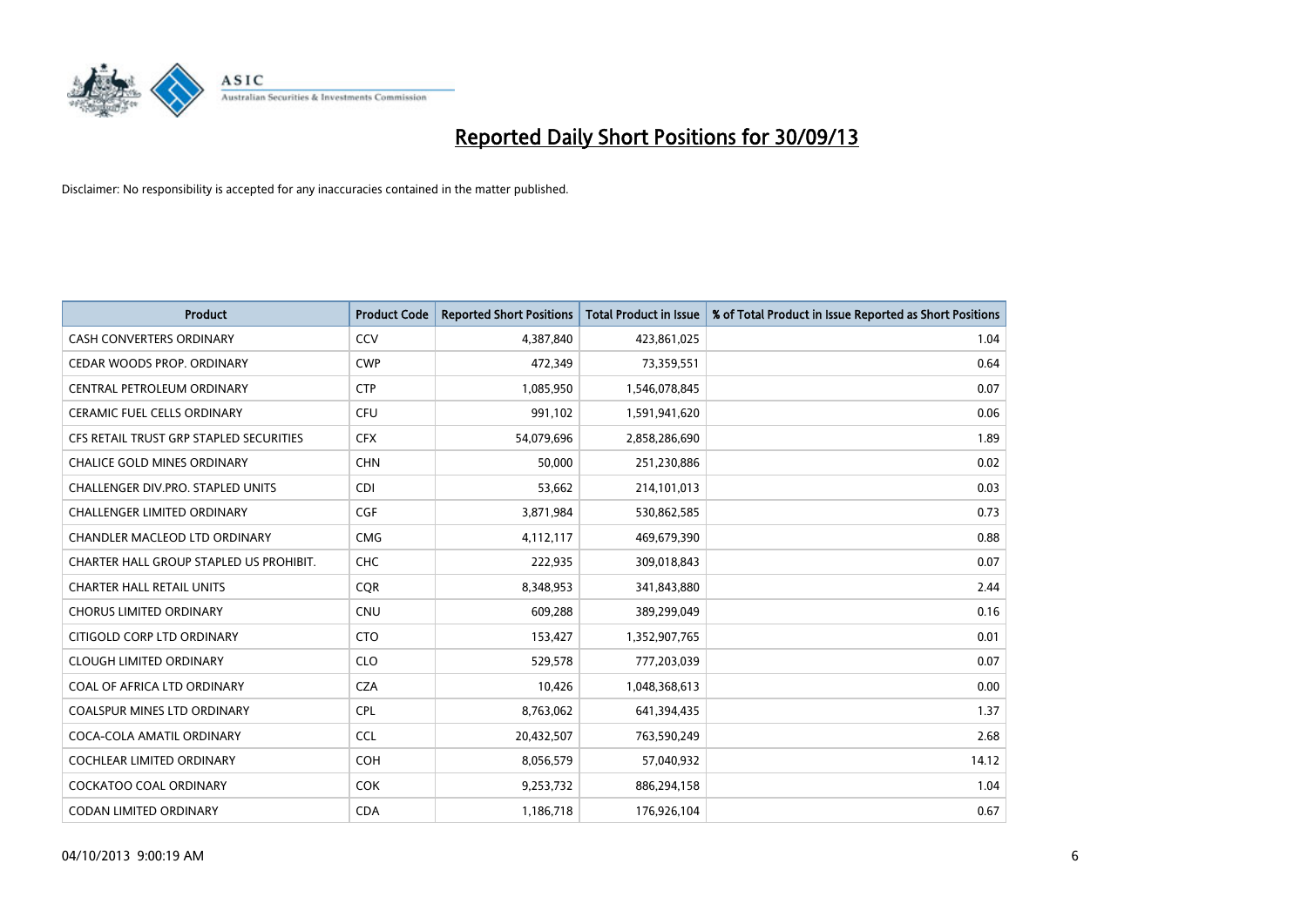

| <b>Product</b>                          | <b>Product Code</b> | <b>Reported Short Positions</b> | <b>Total Product in Issue</b> | % of Total Product in Issue Reported as Short Positions |
|-----------------------------------------|---------------------|---------------------------------|-------------------------------|---------------------------------------------------------|
| COFFEY INTERNATIONAL ORDINARY           | <b>COF</b>          | 41,002                          | 255,833,165                   | 0.02                                                    |
| <b>COKAL LTD ORDINARY</b>               | <b>CKA</b>          | 296,399                         | 455,421,892                   | 0.07                                                    |
| <b>COLLECTION HOUSE ORDINARY</b>        | <b>CLH</b>          | 1,401,401                       | 123,907,720                   | 1.13                                                    |
| <b>COLLINS FOODS LTD ORDINARY</b>       | <b>CKF</b>          | 70                              | 93,000,003                    | 0.00                                                    |
| COMMONWEALTH BANK, ORDINARY             | <b>CBA</b>          | 11,931,500                      | 1,611,928,836                 | 0.74                                                    |
| COMMONWEALTH PROP ORDINARY UNITS        | <b>CPA</b>          | 29,464,668                      | 2,347,003,413                 | 1.26                                                    |
| <b>COMPASS RESOURCES ORDINARY</b>       | <b>CMR</b>          | 7,472                           | 1,403,744,100                 | 0.00                                                    |
| <b>COMPUTERSHARE LTD ORDINARY</b>       | <b>CPU</b>          | 11,938,141                      | 556,203,079                   | 2.15                                                    |
| COOPER ENERGY LTD ORDINARY              | <b>COE</b>          | 19,485                          | 329,099,922                   | 0.01                                                    |
| CORP TRAVEL LIMITED ORDINARY            | <b>CTD</b>          | 230,144                         | 78,246,245                    | 0.29                                                    |
| <b>CREDIT CORP GROUP ORDINARY</b>       | <b>CCP</b>          | 10,968                          | 46,131,882                    | 0.02                                                    |
| <b>CROMWELL PROP STAPLED SECURITIES</b> | <b>CMW</b>          | 14,322,011                      | 1,719,157,262                 | 0.83                                                    |
| <b>CROWE HORWATH AUS ORDINARY</b>       | <b>CRH</b>          | 1,488,952                       | 269,665,096                   | 0.55                                                    |
| <b>CROWN LIMITED ORDINARY</b>           | <b>CWN</b>          | 3,943,566                       | 728,394,185                   | 0.54                                                    |
| <b>CSG LIMITED ORDINARY</b>             | CSV                 | 400,500                         | 278,973,075                   | 0.14                                                    |
| <b>CSL LIMITED ORDINARY</b>             | <b>CSL</b>          | 343,537                         | 487, 165, 144                 | 0.07                                                    |
| <b>CSR LIMITED ORDINARY</b>             | <b>CSR</b>          | 35,104,180                      | 506,000,315                   | 6.94                                                    |
| <b>CUDECO LIMITED ORDINARY</b>          | <b>CDU</b>          | 8,483,283                       | 205,017,174                   | 4.14                                                    |
| DART ENERGY LTD ORDINARY                | <b>DTE</b>          | 6,258,623                       | 1,010,608,214                 | 0.62                                                    |
| DATA#3 LIMITED ORDINARY                 | <b>DTL</b>          | 68,297                          | 153,974,950                   | 0.04                                                    |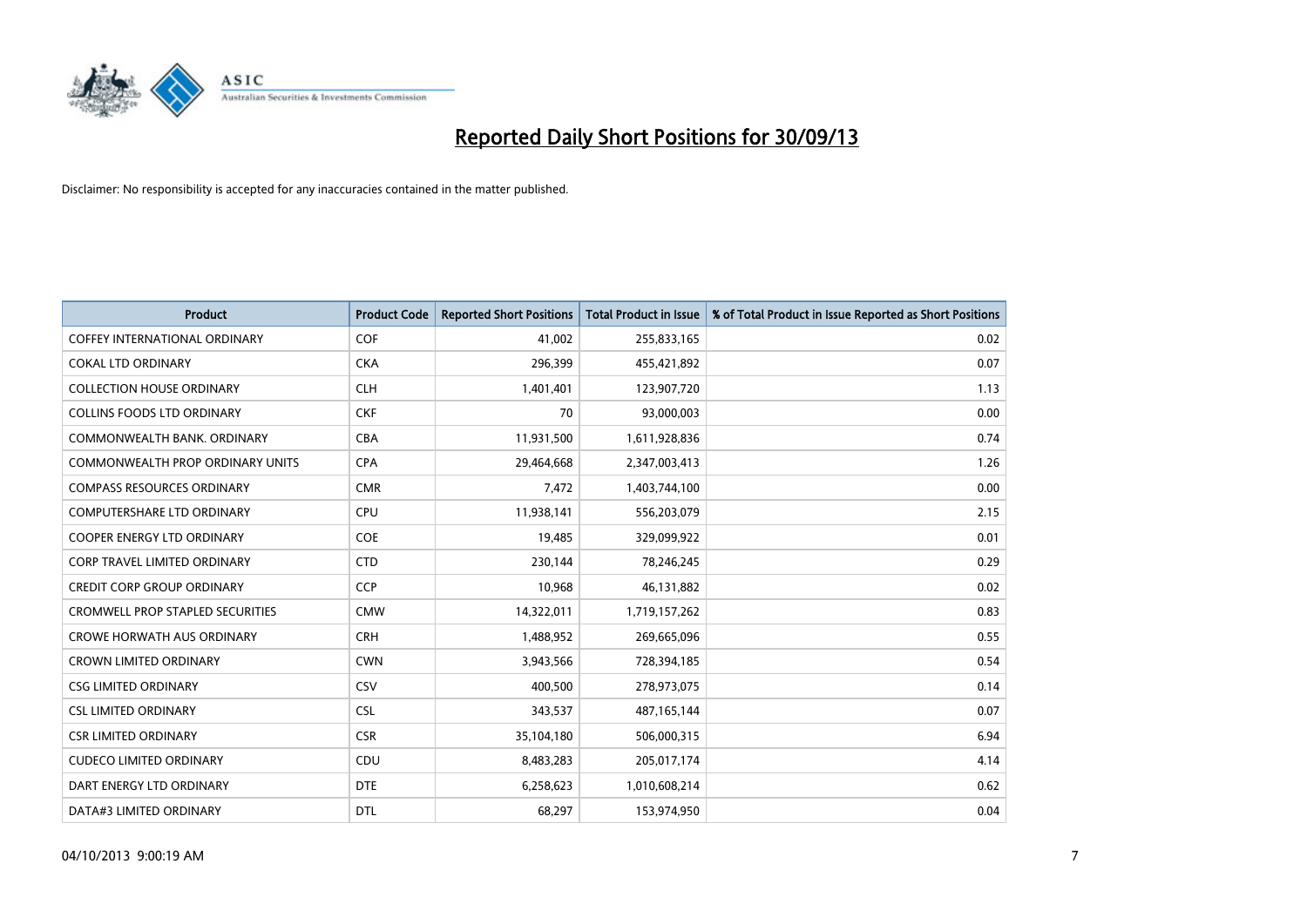

| <b>Product</b>                      | <b>Product Code</b> | <b>Reported Short Positions</b> | <b>Total Product in Issue</b> | % of Total Product in Issue Reported as Short Positions |
|-------------------------------------|---------------------|---------------------------------|-------------------------------|---------------------------------------------------------|
| DAVID JONES LIMITED ORDINARY        | <b>DJS</b>          | 58,672,230                      | 535,002,401                   | 10.97                                                   |
| DECMIL GROUP LIMITED ORDINARY       | <b>DCG</b>          | 3,783,997                       | 168,657,794                   | 2.24                                                    |
| DEEP YELLOW LIMITED ORDINARY        | <b>DYL</b>          | 100,002                         | 1,562,794,247                 | 0.01                                                    |
| DEXUS PROPERTY GROUP STAPLED UNITS  | <b>DXS</b>          | 11,569,921                      | 4,673,157,562                 | 0.25                                                    |
| DISCOVERY METALS LTD ORDINARY       | <b>DML</b>          | 9,858,680                       | 560,034,418                   | 1.76                                                    |
| DOMINO PIZZA ENTERPR ORDINARY       | <b>DMP</b>          | 335,638                         | 85,855,713                    | 0.39                                                    |
| DOWNER EDI LIMITED ORDINARY         | <b>DOW</b>          | 11,374,627                      | 434,734,970                   | 2.62                                                    |
| DRILLSEARCH ENERGY ORDINARY         | <b>DLS</b>          | 13,486,643                      | 429,665,895                   | 3.14                                                    |
| DUET GROUP STAPLED US PROHIBIT.     | <b>DUE</b>          | 8,379,520                       | 1,237,195,531                 | 0.68                                                    |
| DULUXGROUP LIMITED ORDINARY         | <b>DLX</b>          | 2,847,033                       | 377,019,430                   | 0.76                                                    |
| <b>DWS LTD ORDINARY</b>             | <b>DWS</b>          | 462,728                         | 132,362,763                   | 0.35                                                    |
| ECHO ENTERTAINMENT ORDINARY         | <b>EGP</b>          | 6,090,188                       | 825,672,730                   | 0.74                                                    |
| ECHO RESOURCES ORDINARY             | EAR                 | 33,507                          | 94, 981, 768                  | 0.04                                                    |
| <b>ELDERS LIMITED ORDINARY</b>      | <b>ELD</b>          | 19,436,302                      | 455,013,329                   | 4.27                                                    |
| ELEMENTAL MINERALS ORDINARY         | <b>ELM</b>          | 7,886                           | 303,263,391                   | 0.00                                                    |
| ELEMENTOS LIMITED ORDINARY          | ELT                 | 16                              | 188,638,746                   | 0.00                                                    |
| <b>EMECO HOLDINGS ORDINARY</b>      | EHL                 | 11,485,844                      | 599,675,707                   | 1.92                                                    |
| <b>ENDEAVOUR MIN CORP CDI 1:1</b>   | <b>EVR</b>          | 403,068                         | 94,057,031                    | 0.43                                                    |
| <b>ENERGY DEVELOPMENTS ORDINARY</b> | <b>ENE</b>          | 570                             | 162,829,887                   | 0.00                                                    |
| ENERGY RESOURCES ORDINARY 'A'       | ERA                 | 8,824,043                       | 517,725,062                   | 1.70                                                    |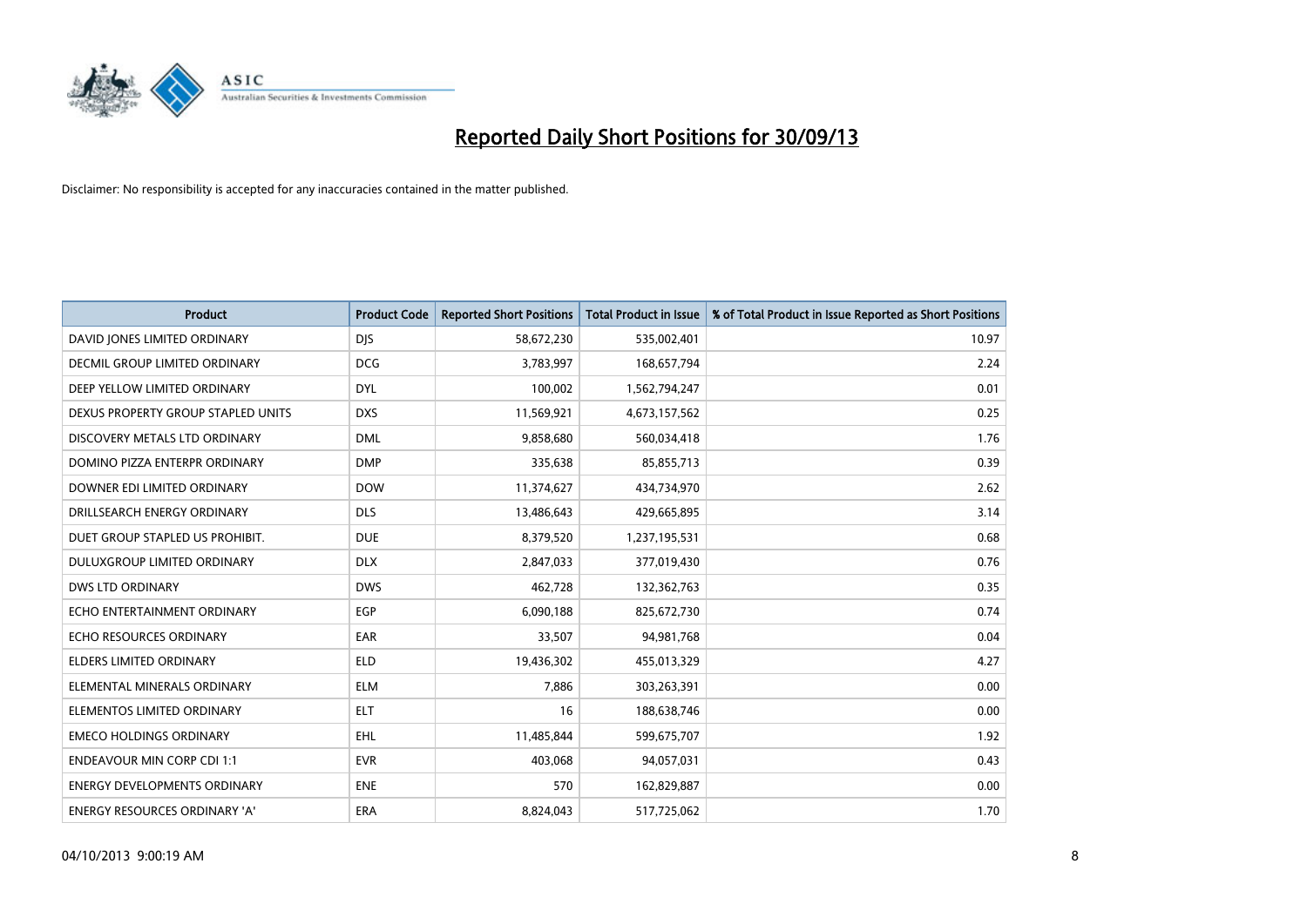

| <b>Product</b>                         | <b>Product Code</b> | <b>Reported Short Positions</b> | <b>Total Product in Issue</b> | % of Total Product in Issue Reported as Short Positions |
|----------------------------------------|---------------------|---------------------------------|-------------------------------|---------------------------------------------------------|
| <b>ENERGY WORLD CORPOR, ORDINARY</b>   | <b>EWC</b>          | 30,481,431                      | 1,734,166,672                 | 1.76                                                    |
| <b>ENVESTRA LIMITED ORDINARY</b>       | <b>ENV</b>          | 4,872,222                       | 1,796,808,474                 | 0.27                                                    |
| EQUATORIAL RES LTD ORDINARY            | EQX                 | 8                               | 121,885,353                   | 0.00                                                    |
| ERM POWER LIMITED ORDINARY             | EPW                 | 88,143                          | 208,116,807                   | 0.04                                                    |
| ESERVGLOBAL LIMITED ORDINARY           | ESV                 | 7,742,244                       | 249,045,997                   | 3.11                                                    |
| EVOLUTION MINING LTD ORDINARY          | <b>EVN</b>          | 19,210,302                      | 708,652,367                   | 2.71                                                    |
| FAIRFAX MEDIA LTD ORDINARY             | <b>FXI</b>          | 260,960,984                     | 2,351,955,725                 | 11.10                                                   |
| FAR LTD ORDINARY                       | <b>FAR</b>          | 25,210,293                      | 2,499,846,742                 | 1.01                                                    |
| FEDERATION CNTRES ORD/UNIT STAPLED SEC | <b>FDC</b>          | 3,284,838                       | 1,427,641,565                 | 0.23                                                    |
| <b>FEORE LIMITED ORDINARY</b>          | <b>FEO</b>          | 86,000                          | 245,602,000                   | 0.04                                                    |
| FINBAR GROUP LIMITED ORDINARY          | <b>FRI</b>          | 20,714                          | 220,847,184                   | 0.01                                                    |
| FISHER & PAYKEL H. ORDINARY            | <b>FPH</b>          | 231,002                         | 546,824,296                   | 0.04                                                    |
| FKP PROPERTY GROUP STAPLED SECURITIES  | <b>FKP</b>          | 9,173,292                       | 321,578,705                   | 2.85                                                    |
| FLEETWOOD CORP ORDINARY                | <b>FWD</b>          | 2,575,380                       | 60,522,619                    | 4.26                                                    |
| FLETCHER BUILDING ORDINARY             | <b>FBU</b>          | 4,783,989                       | 686,096,427                   | 0.70                                                    |
| FLEXIGROUP LIMITED ORDINARY            | <b>FXL</b>          | 112,910                         | 303,385,394                   | 0.04                                                    |
| FLIGHT CENTRE ORDINARY                 | <b>FLT</b>          | 3,783,989                       | 100,523,468                   | 3.76                                                    |
| FLINDERS MINES LTD ORDINARY            | <b>FMS</b>          | 2,913,441                       | 1,824,843,676                 | 0.16                                                    |
| <b>FOCUS MINERALS LTD ORDINARY</b>     | <b>FML</b>          | 30,599,048                      | 9,137,375,877                 | 0.33                                                    |
| <b>FORGE GROUP LIMITED ORDINARY</b>    | FGE                 | 3,563,729                       | 86,169,014                    | 4.14                                                    |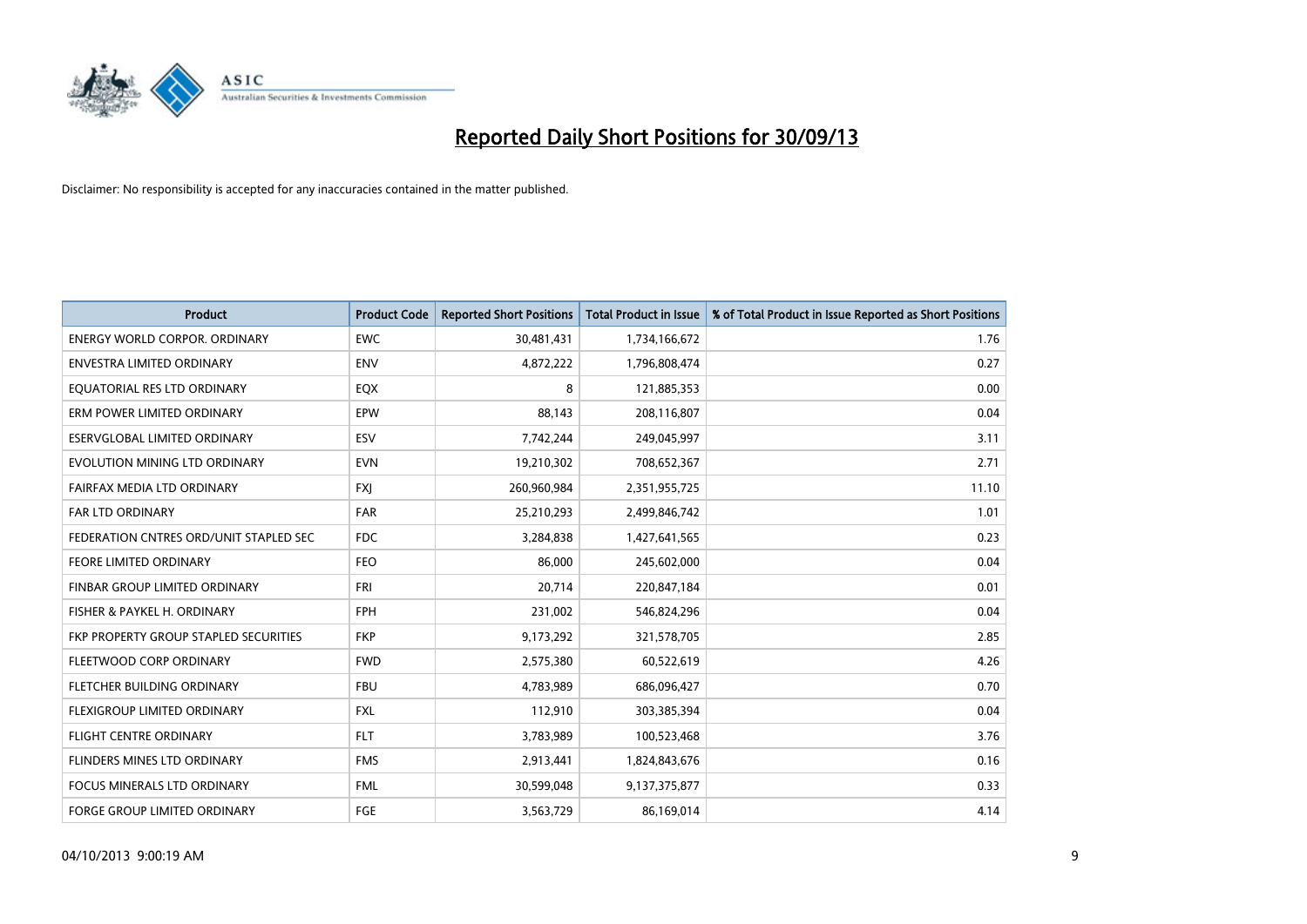

| <b>Product</b>                                   | <b>Product Code</b> | <b>Reported Short Positions</b> | <b>Total Product in Issue</b> | % of Total Product in Issue Reported as Short Positions |
|--------------------------------------------------|---------------------|---------------------------------|-------------------------------|---------------------------------------------------------|
| FORTESCUE METALS GRP ORDINARY                    | <b>FMG</b>          | 168,514,957                     | 3,113,798,659                 | 5.41                                                    |
| <b>G.U.D. HOLDINGS ORDINARY</b>                  | GUD                 | 6,195,883                       | 71,341,319                    | 8.68                                                    |
| <b>G8 EDUCATION LIMITED ORDINARY</b>             | <b>GEM</b>          | 4,994,126                       | 273,390,260                   | 1.83                                                    |
| <b>GALAXY RESOURCES ORDINARY</b>                 | <b>GXY</b>          | 10,832,963                      | 982,959,646                   | 1.10                                                    |
| <b>GENETIC TECHNOLOGIES ORDINARY</b>             | GTG                 | 164,610                         | 517,138,486                   | 0.03                                                    |
| <b>GEODYNAMICS LIMITED ORDINARY</b>              | GDY                 | 850                             | 406,452,608                   | 0.00                                                    |
| GI DYNAMICS, INC CDI US PROHIBITED               | GID                 | 5,995                           | 389,977,755                   | 0.00                                                    |
| <b>GINDALBIE METALS LTD ORDINARY</b>             | GBG                 | 52,539,714                      | 1,492,982,791                 | 3.52                                                    |
| <b>GOODMAN FIELDER, ORDINARY</b>                 | GFF                 | 49,190,959                      | 1,955,559,207                 | 2.52                                                    |
| <b>GOODMAN GROUP STAPLED</b>                     | <b>GMG</b>          | 4,083,506                       | 1,718,698,949                 | 0.24                                                    |
| <b>GPT GROUP STAPLED SEC.</b>                    | GPT                 | 6,799,177                       | 1,694,888,638                 | 0.40                                                    |
| <b>GRAINCORP LIMITED A CLASS ORDINARY</b>        | <b>GNC</b>          | 24,527                          | 228,855,628                   | 0.01                                                    |
| <b>GRANGE RESOURCES. ORDINARY</b>                | <b>GRR</b>          | 5,463,353                       | 1,156,492,195                 | 0.47                                                    |
| <b>GREENLAND MIN EN LTD ORDINARY</b>             | GGG                 | 5,224,596                       | 572,720,096                   | 0.91                                                    |
| <b>GROWTHPOINT PROPERTY ORD/UNIT STAPLED SEC</b> | GOZ                 | 98,967                          | 414,229,412                   | 0.02                                                    |
| <b>GRYPHON MINERALS LTD ORDINARY</b>             | GRY                 | 7,176,450                       | 400,691,164                   | 1.79                                                    |
| <b>GUILDFORD COAL LTD ORDINARY</b>               | <b>GUF</b>          | 389,122                         | 635,046,899                   | 0.06                                                    |
| <b>GWA GROUP LTD ORDINARY</b>                    | <b>GWA</b>          | 14,435,474                      | 306,533,770                   | 4.71                                                    |
| <b>HARVEY NORMAN ORDINARY</b>                    | <b>HVN</b>          | 60,114,073                      | 1,062,316,784                 | 5.66                                                    |
| <b>HENDERSON GROUP CDI 1:1</b>                   | <b>HGG</b>          | 1,775,313                       | 733,252,837                   | 0.24                                                    |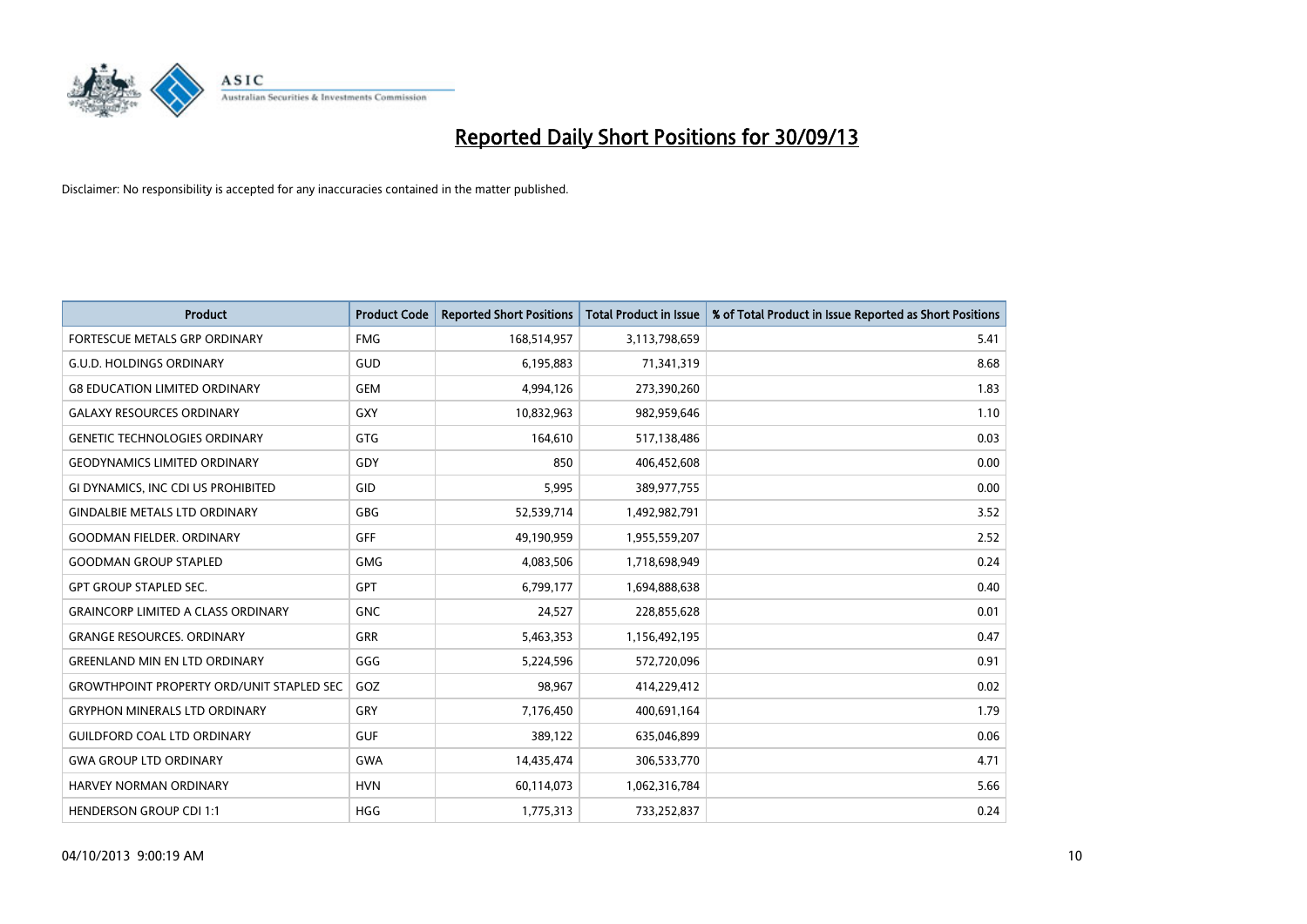

| <b>Product</b>                           | <b>Product Code</b> | <b>Reported Short Positions</b> | <b>Total Product in Issue</b> | % of Total Product in Issue Reported as Short Positions |
|------------------------------------------|---------------------|---------------------------------|-------------------------------|---------------------------------------------------------|
| HFA HOLDINGS LIMITED ORDINARY            | <b>HFA</b>          | 3.863                           | 118,738,157                   | 0.00                                                    |
| HIGHLANDS PACIFIC ORDINARY               | <b>HIG</b>          | 500,001                         | 789,344,774                   | 0.06                                                    |
| HILLGROVE RES LTD ORDINARY               | <b>HGO</b>          | 258,352                         | 1,178,460,221                 | 0.02                                                    |
| HILLS HOLDINGS LTD ORDINARY              | <b>HIL</b>          | 175,286                         | 246,500,444                   | 0.07                                                    |
| HORIZON OIL LIMITED ORDINARY             | <b>HZN</b>          | 68,358,329                      | 1,297,449,932                 | 5.27                                                    |
| HOT CHILI LTD ORDINARY                   | <b>HCH</b>          | 10,000                          | 333,108,886                   | 0.00                                                    |
| <b>ICON ENERGY LIMITED ORDINARY</b>      | <b>ICN</b>          | 30,308                          | 535,455,958                   | 0.01                                                    |
| <b>IINET LIMITED ORDINARY</b>            | <b>IIN</b>          | 1,832,413                       | 161,238,847                   | 1.14                                                    |
| <b>ILUKA RESOURCES ORDINARY</b>          | <b>ILU</b>          | 42,062,019                      | 418,700,517                   | 10.05                                                   |
| <b>IMDEX LIMITED ORDINARY</b>            | <b>IMD</b>          | 4,751,960                       | 210,473,188                   | 2.26                                                    |
| IMF (AUSTRALIA) LTD ORDINARY             | <b>IMF</b>          | 1,061,563                       | 123,203,426                   | 0.86                                                    |
| <b>INCITEC PIVOT ORDINARY</b>            | <b>IPL</b>          | 24,899,380                      | 1,628,730,107                 | 1.53                                                    |
| INDEPENDENCE GROUP ORDINARY              | <b>IGO</b>          | 4,069,372                       | 233,323,905                   | 1.74                                                    |
| <b>INDOPHIL RESOURCES ORDINARY</b>       | <b>IRN</b>          | 475,112                         | 1,203,146,194                 | 0.04                                                    |
| <b>INFIGEN ENERGY STAPLED SECURITIES</b> | <b>IFN</b>          | 4,174,950                       | 764,993,434                   | 0.55                                                    |
| <b>INFOMEDIA LTD ORDINARY</b>            | <b>IFM</b>          | 261,634                         | 304,833,155                   | 0.09                                                    |
| INGENIA GROUP STAPLED SECURITIES         | <b>INA</b>          | 4,161,980                       | 507,179,194                   | 0.82                                                    |
| INOVA RESOURCES LTD ORDINARY             | <b>IVA</b>          | 139,758                         | 729,665,661                   | 0.02                                                    |
| <b>INSURANCE AUSTRALIA ORDINARY</b>      | <b>IAG</b>          | 3,531,310                       | 2,079,034,021                 | 0.17                                                    |
| <b>INTREPID MINES ORDINARY</b>           | <b>IAU</b>          | 19,171,315                      | 556,194,977                   | 3.45                                                    |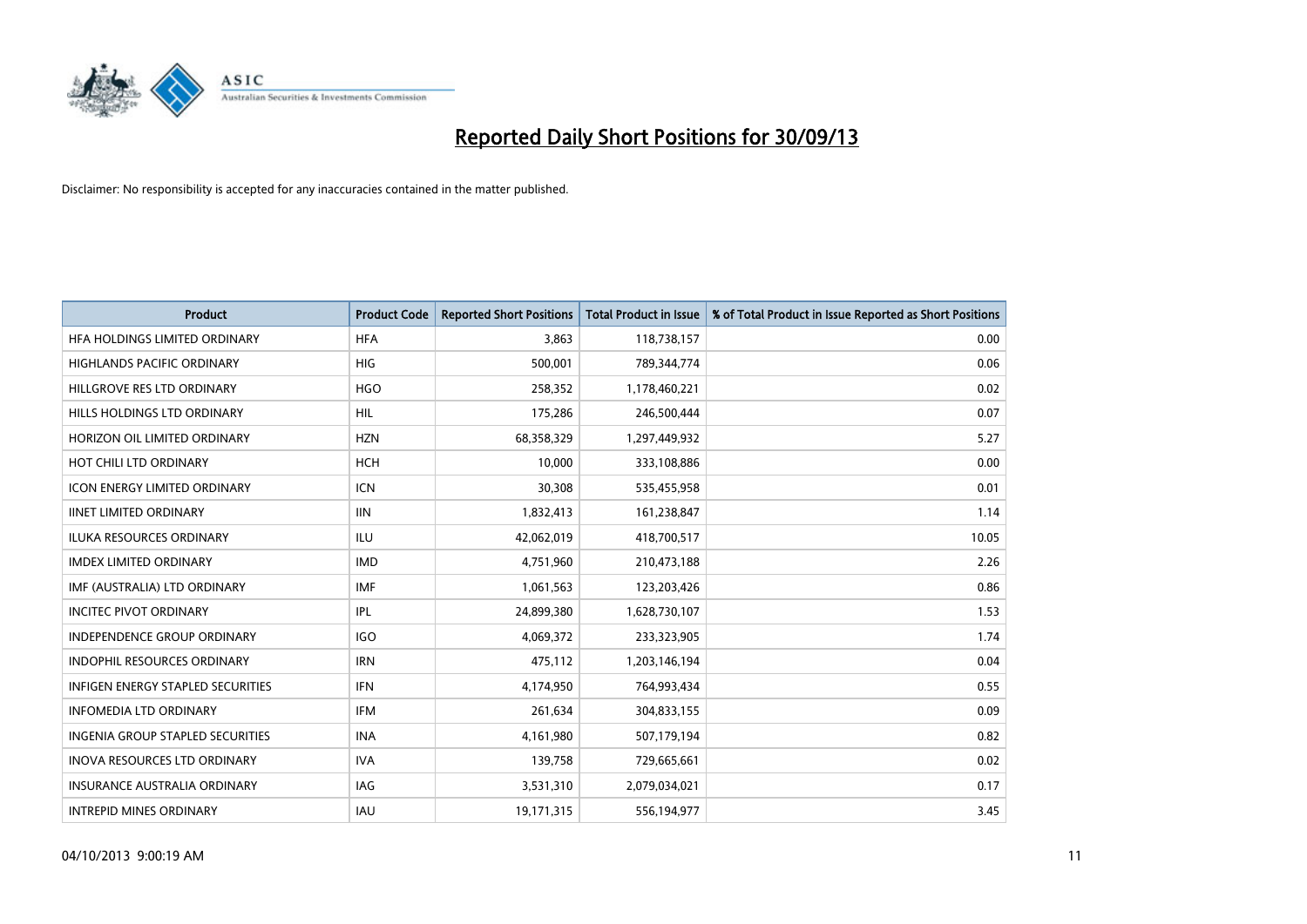

| <b>Product</b>                                | <b>Product Code</b> | <b>Reported Short Positions</b> | <b>Total Product in Issue</b> | % of Total Product in Issue Reported as Short Positions |
|-----------------------------------------------|---------------------|---------------------------------|-------------------------------|---------------------------------------------------------|
| <b>INVESTA OFFICE FUND STAPLED SECURITIES</b> | <b>IOF</b>          | 868,548                         | 614,047,458                   | 0.14                                                    |
| <b>INVOCARE LIMITED ORDINARY</b>              | IVC.                | 6,804,639                       | 110,030,298                   | 6.18                                                    |
| <b>IOOF HOLDINGS LTD ORDINARY</b>             | IFL                 | 2,079,119                       | 232,118,034                   | 0.90                                                    |
| <b>IPROPERTY GROUP LTD ORDINARY</b>           | <b>IPP</b>          | 1,082                           | 181,398,426                   | 0.00                                                    |
| <b>IRESS LIMITED ORDINARY</b>                 | <b>IRE</b>          | 388,689                         | 158,585,126                   | 0.25                                                    |
| <b>IRON ORE HOLDINGS ORDINARY</b>             | <b>IOH</b>          | 26,197                          | 161,174,005                   | 0.02                                                    |
| <b>ISELECT LTD ORDINARY</b>                   | <b>ISU</b>          | 2,218,207                       | 259,964,894                   | 0.85                                                    |
| ISHS GLOBAL 100 ETF CDI 1:1                   | <b>IOO</b>          | 8,454                           | 10,600,000                    | 0.08                                                    |
| JAMES HARDIE INDUST CHESS DEPOSITARY INT      | <b>IHX</b>          | 7,364,558                       | 442,685,722                   | 1.66                                                    |
| <b>JB HI-FI LIMITED ORDINARY</b>              | <b>IBH</b>          | 8,865,900                       | 99,917,963                    | 8.87                                                    |
| <b>JUPITER MINES ORDINARY</b>                 | <b>IMS</b>          | 9,874                           | 2,281,835,383                 | 0.00                                                    |
| <b>KAGARA LTD ORDINARY</b>                    | KZL                 | 3,349,855                       | 798,953,117                   | 0.42                                                    |
| KAROON GAS AUSTRALIA ORDINARY                 | <b>KAR</b>          | 925,995                         | 255,841,581                   | 0.36                                                    |
| KATHMANDU HOLD LTD ORDINARY                   | <b>KMD</b>          | 23,308                          | 200,215,894                   | 0.01                                                    |
| <b>KBL MINING LIMITED ORDINARY</b>            | <b>KBL</b>          | 1,820                           | 393,535,629                   | 0.00                                                    |
| KINGSGATE CONSOLID. ORDINARY                  | <b>KCN</b>          | 12,175,812                      | 152,284,777                   | 8.00                                                    |
| KINGSROSE MINING LTD ORDINARY                 | <b>KRM</b>          | 500,590                         | 335,753,851                   | 0.15                                                    |
| LEIGHTON HOLDINGS ORDINARY                    | LEI                 | 15,896,401                      | 337,235,188                   | 4.71                                                    |
| LEND LEASE GROUP UNIT/ORD STAPLED             | LLC                 | 2,571,086                       | 575,508,314                   | 0.45                                                    |
| LINC ENERGY LTD ORDINARY                      | <b>LNC</b>          | 15,673,092                      | 518,687,562                   | 3.02                                                    |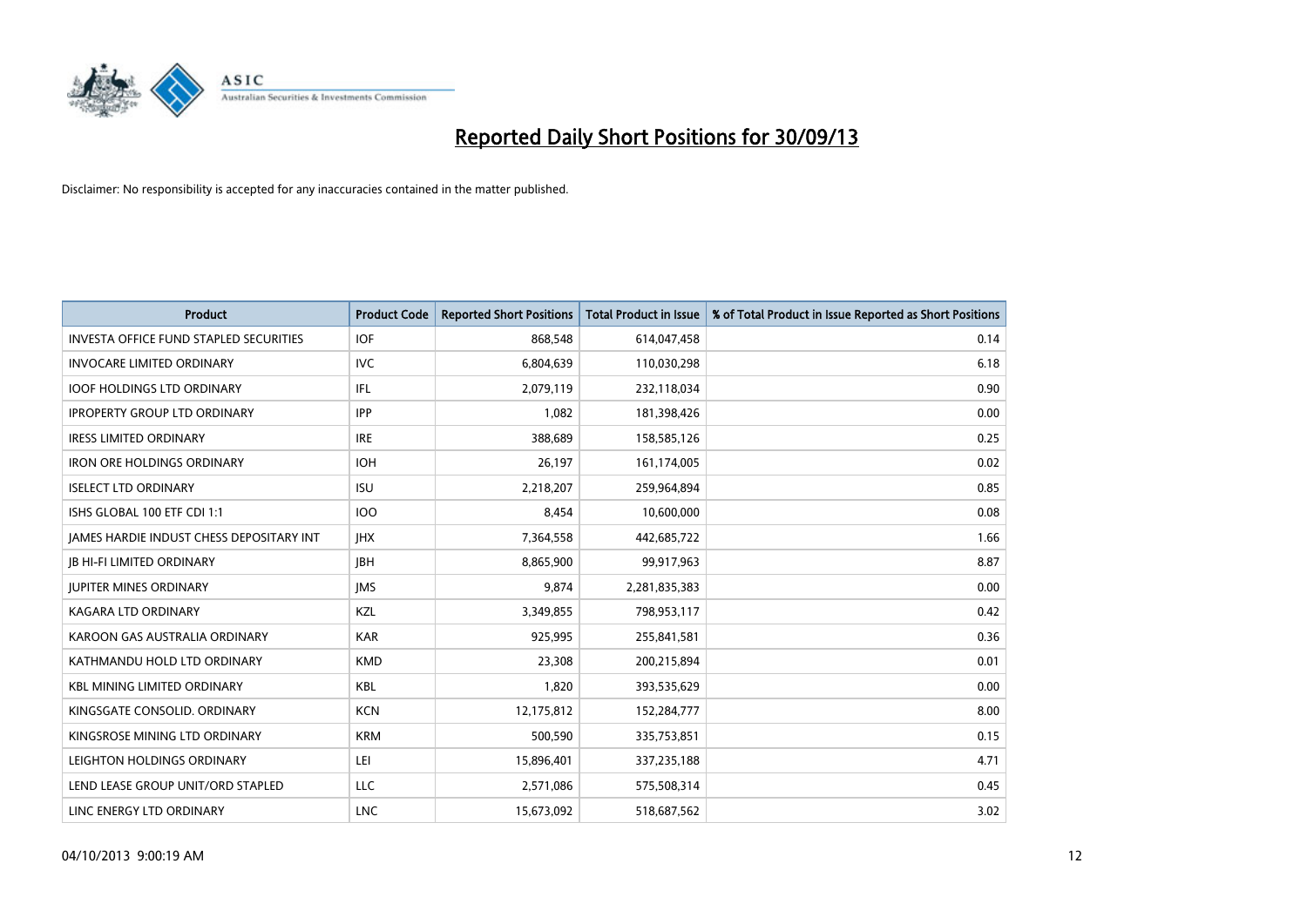

| <b>Product</b>                        | <b>Product Code</b> | <b>Reported Short Positions</b> | <b>Total Product in Issue</b> | % of Total Product in Issue Reported as Short Positions |
|---------------------------------------|---------------------|---------------------------------|-------------------------------|---------------------------------------------------------|
| LYCOPODIUM LIMITED ORDINARY           | <b>LYL</b>          | 90                              | 38,955,103                    | 0.00                                                    |
| LYNAS CORPORATION ORDINARY            | <b>LYC</b>          | 185,575,047                     | 1,961,051,292                 | 9.46                                                    |
| M2 TELECOMMUNICATION ORDINARY         | <b>MTU</b>          | 7,323,468                       | 178,573,822                   | 4.10                                                    |
| MACA LIMITED ORDINARY                 | <b>MLD</b>          | 1,639                           | 172,500,000                   | 0.00                                                    |
| <b>MACMAHON HOLDINGS ORDINARY</b>     | <b>MAH</b>          | 1,461,075                       | 1,261,699,966                 | 0.12                                                    |
| MACO ATLAS ROADS GRP ORDINARY STAPLED | <b>MQA</b>          | 18,184,797                      | 487,230,540                   | 3.73                                                    |
| MACQUARIE GROUP LTD ORDINARY          | MQG                 | 3,539,636                       | 339,888,036                   | 1.04                                                    |
| MACQUARIE TELECOM GP ORDINARY         | MAQ                 | 3,071                           | 20,967,121                    | 0.01                                                    |
| MAGELLAN FIN GRP LTD ORDINARY         | <b>MFG</b>          | 586,558                         | 153,505,712                   | 0.38                                                    |
| <b>MATRIX C &amp; E LTD ORDINARY</b>  | <b>MCE</b>          | 2,907,447                       | 94,555,428                    | 3.07                                                    |
| MAVERICK DRILLING ORDINARY            | <b>MAD</b>          | 11,137,557                      | 452,726,751                   | 2.46                                                    |
| <b>MAXITRANS INDUSTRIES ORDINARY</b>  | <b>MXI</b>          | 280,755                         | 183,993,392                   | 0.15                                                    |
| MAYNE PHARMA LTD ORDINARY             | <b>MYX</b>          | 1,868,818                       | 563,459,968                   | 0.33                                                    |
| MCMILLAN SHAKESPEARE ORDINARY         | <b>MMS</b>          | 1,427,014                       | 74,523,965                    | 1.91                                                    |
| MEDUSA MINING LTD ORDINARY            | <b>MML</b>          | 2,236,324                       | 188,903,911                   | 1.18                                                    |
| MEO AUSTRALIA LTD ORDINARY            | <b>MEO</b>          | 10,845                          | 627,264,587                   | 0.00                                                    |
| <b>MERMAID MARINE ORDINARY</b>        | <b>MRM</b>          | 658,021                         | 230,918,607                   | 0.28                                                    |
| MESOBLAST LIMITED ORDINARY            | <b>MSB</b>          | 17,947,939                      | 317,350,901                   | 5.66                                                    |
| METALS X LIMITED ORDINARY             | <b>MLX</b>          | 77,960                          | 1,652,636,110                 | 0.00                                                    |
| METCASH LIMITED ORDINARY              | <b>MTS</b>          | 86,095,578                      | 880,704,786                   | 9.78                                                    |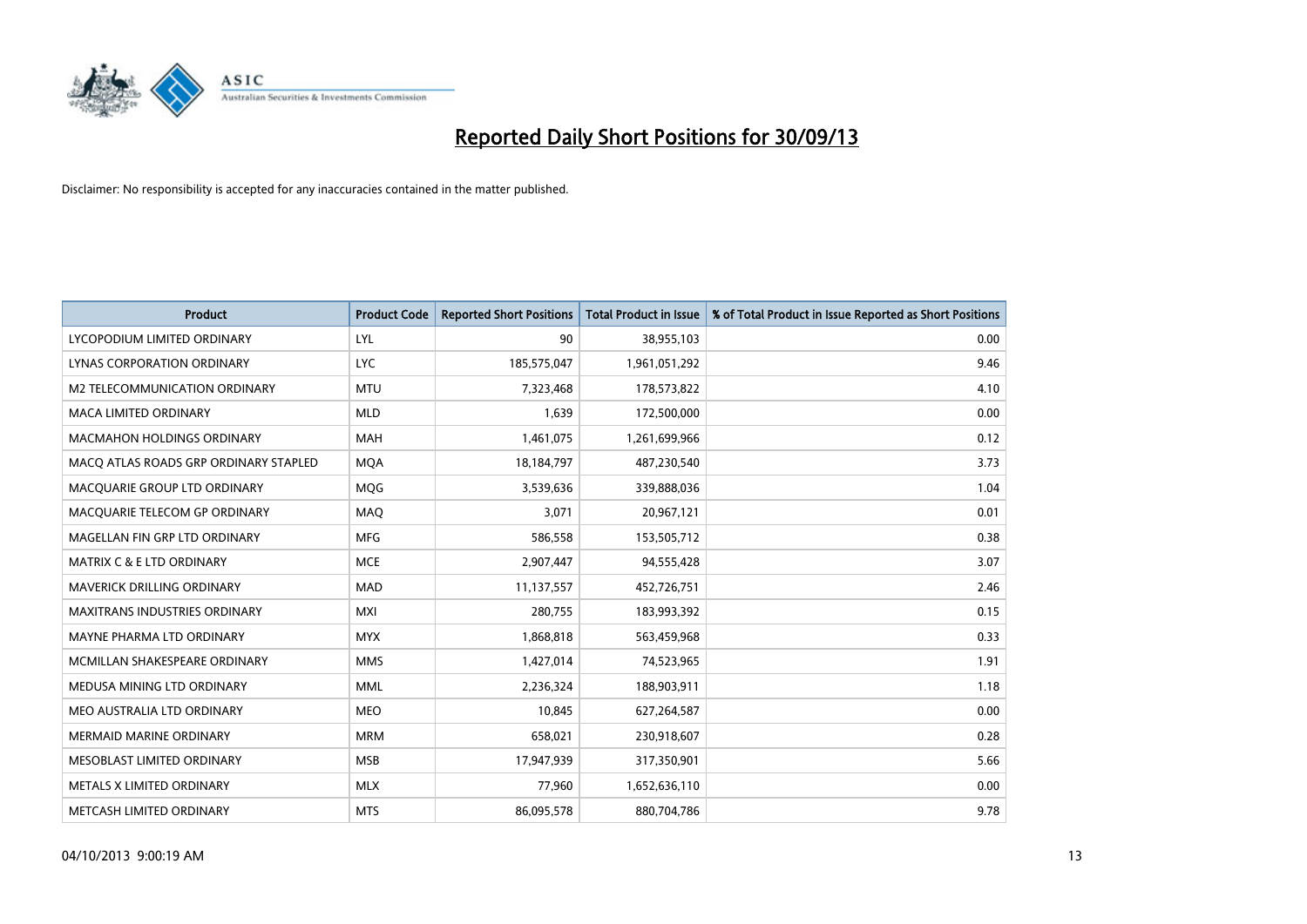

| <b>Product</b>                     | <b>Product Code</b> | <b>Reported Short Positions</b> | <b>Total Product in Issue</b> | % of Total Product in Issue Reported as Short Positions |
|------------------------------------|---------------------|---------------------------------|-------------------------------|---------------------------------------------------------|
| METMINCO LIMITED ORDINARY          | <b>MNC</b>          | 656,695                         | 1,749,543,023                 | 0.04                                                    |
| MICLYN EXP OFFSHR ORDINARY         | <b>MIO</b>          | 80,856                          | 281,652,610                   | 0.03                                                    |
| MIGHTY RIVER POWER ORDINARY        | <b>MYT</b>          | 4,099                           | 1,400,000,094                 | 0.00                                                    |
| MILTON CORPORATION ORDINARY        | <b>MLT</b>          | 5,584                           | 122,147,119                   | 0.00                                                    |
| MINCOR RESOURCES NL ORDINARY       | <b>MCR</b>          | 2,405,611                       | 188,208,274                   | 1.28                                                    |
| MINERAL DEPOSITS ORDINARY          | <b>MDL</b>          | 2,806,926                       | 83,538,786                    | 3.36                                                    |
| MINERAL RESOURCES, ORDINARY        | <b>MIN</b>          | 3,269,831                       | 185,987,992                   | 1.76                                                    |
| MIRABELA NICKEL LTD ORDINARY       | <b>MBN</b>          | 50,563,758                      | 876,801,147                   | 5.77                                                    |
| MIRVAC GROUP STAPLED SECURITIES    | <b>MGR</b>          | 4,662,720                       | 3,664,938,678                 | 0.13                                                    |
| MOLOPO ENERGY LTD ORDINARY         | <b>MPO</b>          | 247,065                         | 246,724,091                   | 0.10                                                    |
| <b>MONADELPHOUS GROUP ORDINARY</b> | <b>MND</b>          | 12,059,066                      | 92,308,047                    | 13.06                                                   |
| MORTGAGE CHOICE LTD ORDINARY       | MOC                 | 1,011,763                       | 123,431,282                   | 0.82                                                    |
| MOUNT GIBSON IRON ORDINARY         | <b>MGX</b>          | 13,175,772                      | 1,090,584,232                 | 1.21                                                    |
| MULTIPLEX SITES SITES              | <b>MXUPA</b>        | 1,270                           | 4,500,000                     | 0.03                                                    |
| MURCHISON METALS LTD ORDINARY      | <b>MMX</b>          | 2,091,628                       | 450,497,346                   | 0.46                                                    |
| <b>MYER HOLDINGS LTD ORDINARY</b>  | <b>MYR</b>          | 84,729,132                      | 583,894,551                   | 14.51                                                   |
| <b>MYSTATE LIMITED ORDINARY</b>    | <b>MYS</b>          | 111                             | 87,177,445                    | 0.00                                                    |
| NANOSONICS LIMITED ORDINARY        | <b>NAN</b>          | 9,181                           | 262,822,463                   | 0.00                                                    |
| NATIONAL AUST, BANK ORDINARY       | <b>NAB</b>          | 6,643,740                       | 2,348,892,519                 | 0.28                                                    |
| NAVITAS LIMITED ORDINARY           | <b>NVT</b>          | 2,485,740                       | 375,367,918                   | 0.66                                                    |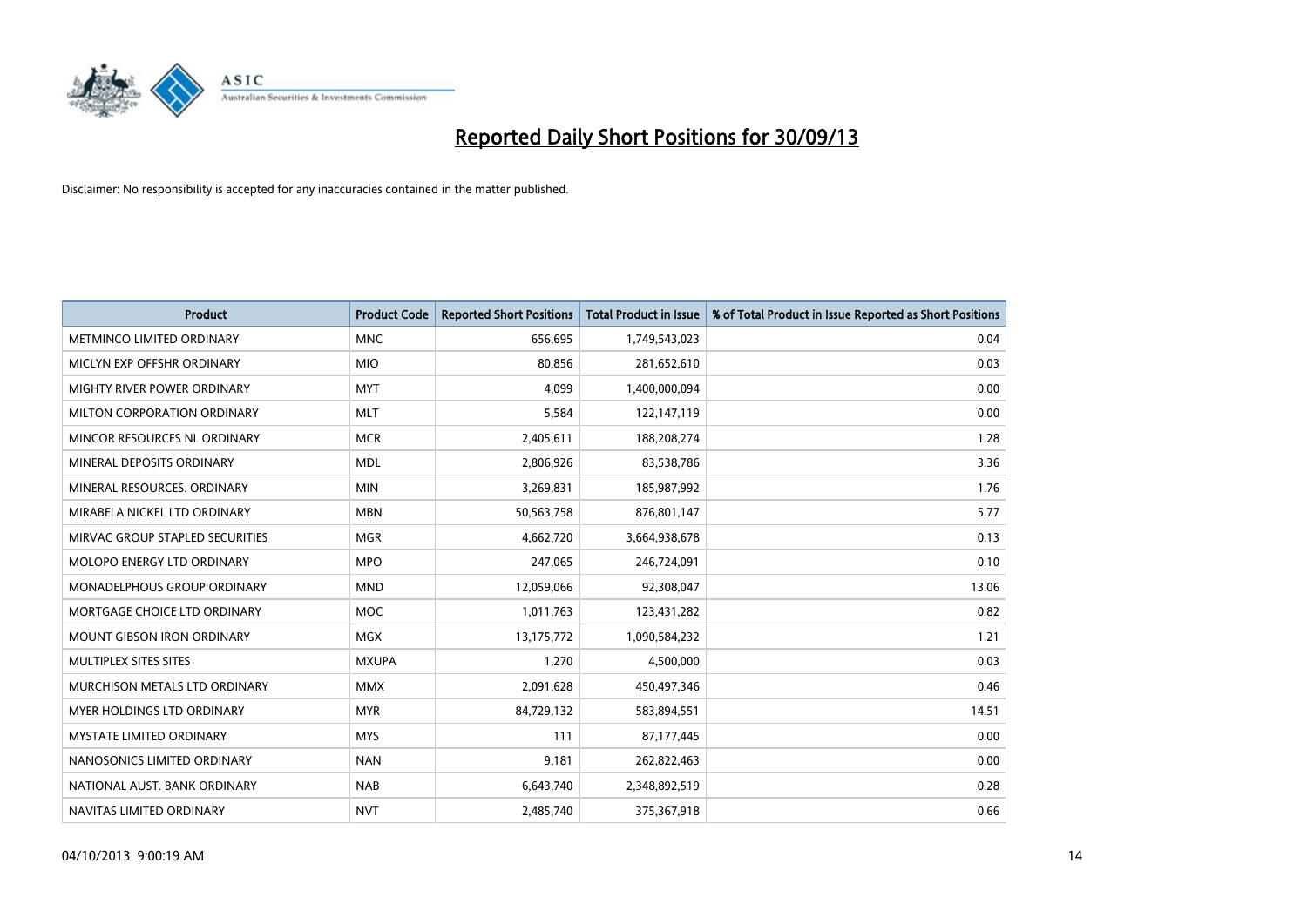

| <b>Product</b>                        | <b>Product Code</b> | <b>Reported Short Positions</b> | <b>Total Product in Issue</b> | % of Total Product in Issue Reported as Short Positions |
|---------------------------------------|---------------------|---------------------------------|-------------------------------|---------------------------------------------------------|
| NEON ENERGY LIMITED ORDINARY          | <b>NEN</b>          | 1,654,965                       | 553,037,848                   | 0.30                                                    |
| NEW HOPE CORPORATION ORDINARY         | <b>NHC</b>          | 809,968                         | 830,715,225                   | 0.10                                                    |
| NEW STANDARD ENERGY ORDINARY          | <b>NSE</b>          | 322,032                         | 305,331,847                   | 0.11                                                    |
| NEWCREST MINING ORDINARY              | <b>NCM</b>          | 10,005,814                      | 766,510,971                   | 1.31                                                    |
| NEWS CORP A NON-VOTING CDI            | <b>NWSLV</b>        | 3,210,569                       | 379,423,551                   | 0.85                                                    |
| NEWS CORP B VOTING CDI                | <b>NWS</b>          | 1,936,589                       | 199,630,239                   | 0.97                                                    |
| NEWSAT LIMITED ORDINARY               | <b>NWT</b>          | 580.050                         | 547,078,507                   | 0.11                                                    |
| NEXTDC LIMITED ORDINARY               | <b>NXT</b>          | 5,803,965                       | 192,904,486                   | 3.01                                                    |
| NEXUS ENERGY LIMITED ORDINARY         | <b>NXS</b>          | 2,725,624                       | 1,330,219,459                 | 0.20                                                    |
| NIB HOLDINGS LIMITED ORDINARY         | <b>NHF</b>          | 4,449,467                       | 439,004,182                   | 1.01                                                    |
| NIDO PETROLEUM ORDINARY               | <b>NDO</b>          | 71,183                          | 2,046,650,968                 | 0.00                                                    |
| NOBLE MINERAL RES ORDINARY            | <b>NMG</b>          | 2,365,726                       | 666,397,952                   | 0.36                                                    |
| NORTHERN IRON LTD ORDINARY            | <b>NFE</b>          | 1,654,950                       | 484,405,314                   | 0.34                                                    |
| NORTHERN STAR ORDINARY                | <b>NST</b>          | 5,552,563                       | 424,279,762                   | 1.31                                                    |
| NOVOGEN LIMITED ORDINARY              | <b>NRT</b>          | 128,491                         | 144,208,463                   | 0.09                                                    |
| NRW HOLDINGS LIMITED ORDINARY         | <b>NWH</b>          | 13,945,551                      | 278,888,011                   | 5.00                                                    |
| NUCOAL RESOURCES LTD ORDINARY         | <b>NCR</b>          | 90,001                          | 768,612,354                   | 0.01                                                    |
| NUFARM LIMITED ORDINARY               | <b>NUF</b>          | 16,091,583                      | 262,954,040                   | 6.12                                                    |
| OAKTON LIMITED ORDINARY               | <b>OKN</b>          | 5,002                           | 89,912,735                    | 0.01                                                    |
| OCEANAGOLD CORP. CHESS DEPOSITARY INT | OGC                 | 533,879                         | 293,587,920                   | 0.18                                                    |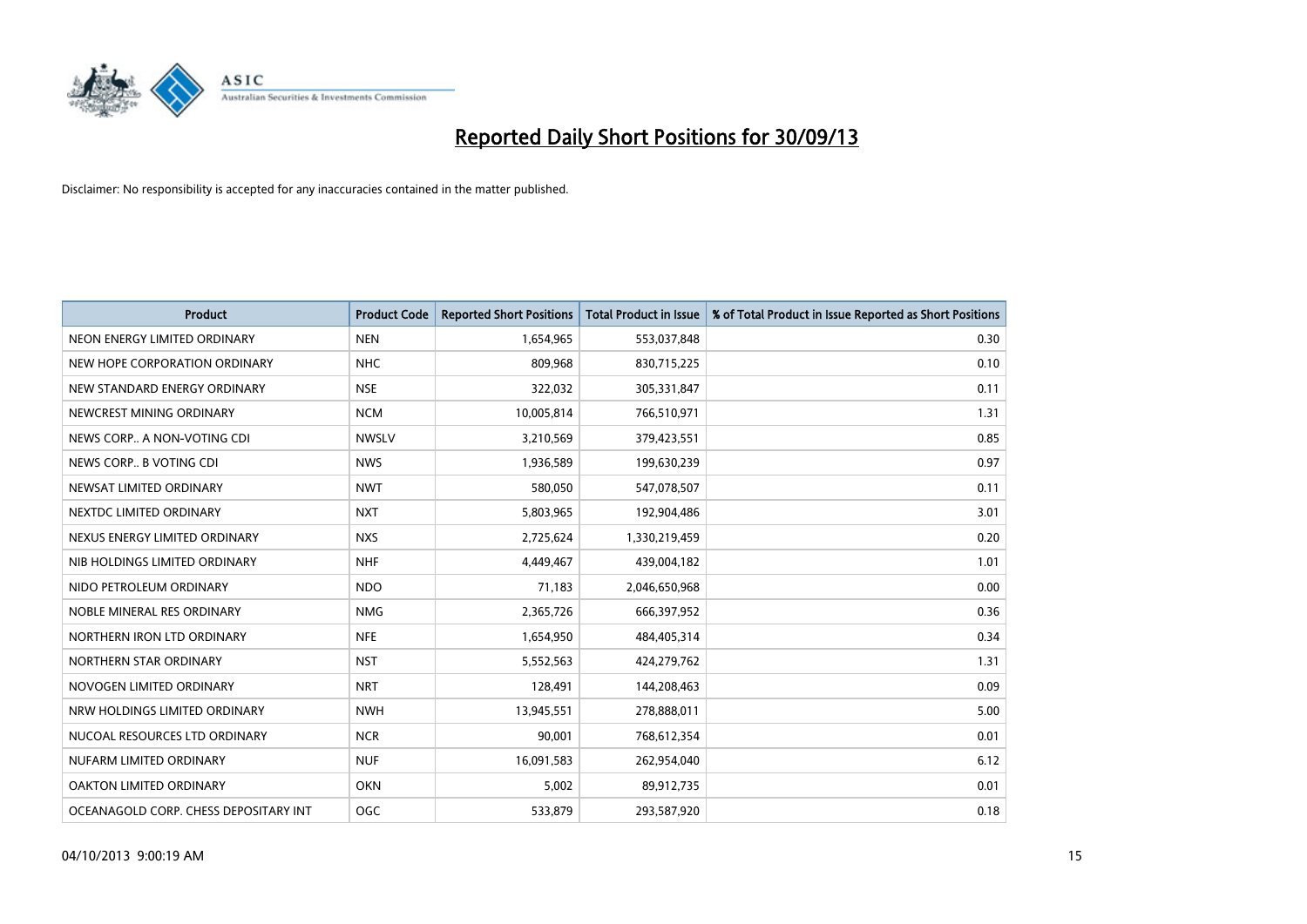

| <b>Product</b>               | <b>Product Code</b> | <b>Reported Short Positions</b> | <b>Total Product in Issue</b> | % of Total Product in Issue Reported as Short Positions |
|------------------------------|---------------------|---------------------------------|-------------------------------|---------------------------------------------------------|
| OIL SEARCH LTD ORDINARY      | OSH                 | 7,719,601                       | 1,340,018,530                 | 0.58                                                    |
| OM HOLDINGS LIMITED ORDINARY | OMH                 | 3,125,707                       | 733,423,337                   | 0.43                                                    |
| ORICA LIMITED ORDINARY       | ORI                 | 11,190,502                      | 368,203,632                   | 3.04                                                    |
| ORIGIN ENERGY ORDINARY       | <b>ORG</b>          | 10,341,282                      | 1,098,072,141                 | 0.94                                                    |
| OROCOBRE LIMITED ORDINARY    | <b>ORE</b>          | 332,833                         | 117,745,140                   | 0.28                                                    |
| OROTONGROUP LIMITED ORDINARY | <b>ORL</b>          | 423,419                         | 40,880,902                    | 1.04                                                    |
| OZ MINERALS ORDINARY         | OZL                 | 10,139,093                      | 303,470,022                   | 3.34                                                    |
| PACIFIC BRANDS ORDINARY      | <b>PBG</b>          | 8,796,081                       | 912,915,695                   | 0.96                                                    |
| PALADIN ENERGY LTD ORDINARY  | <b>PDN</b>          | 70,095,829                      | 963,332,074                   | 7.28                                                    |
| PANAUST LIMITED ORDINARY     | <b>PNA</b>          | 3,260,632                       | 619,765,589                   | 0.53                                                    |
| PANORAMIC RESOURCES ORDINARY | PAN                 | 187,375                         | 260,676,416                   | 0.07                                                    |
| PANTERRA GOLD LTD ORDINARY   | PGI                 | $\mathbf{1}$                    | 761,580,455                   | 0.00                                                    |
| PAPERLINX LIMITED ORDINARY   | <b>PPX</b>          | 48,101                          | 609,280,761                   | 0.01                                                    |
| PAPILLON RES LTD ORDINARY    | PIR                 | 6,056,091                       | 337,944,210                   | 1.79                                                    |
| PATTIES FOODS LTD ORDINARY   | PFL                 | 28,169                          | 139,065,639                   | 0.02                                                    |
| PEET LIMITED ORDINARY        | <b>PPC</b>          | 2,976,394                       | 431,986,887                   | 0.69                                                    |
| PERILYA LIMITED ORDINARY     | <b>PEM</b>          | 232,699                         | 769,316,426                   | 0.03                                                    |
| PERPETUAL LIMITED ORDINARY   | PPT                 | 2,242,243                       | 41,980,678                    | 5.34                                                    |
| PERSEUS MINING LTD ORDINARY  | PRU                 | 6,696,022                       | 457,962,088                   | 1.46                                                    |
| PHARMAXIS LTD ORDINARY       | <b>PXS</b>          | 3,240,951                       | 308,548,389                   | 1.05                                                    |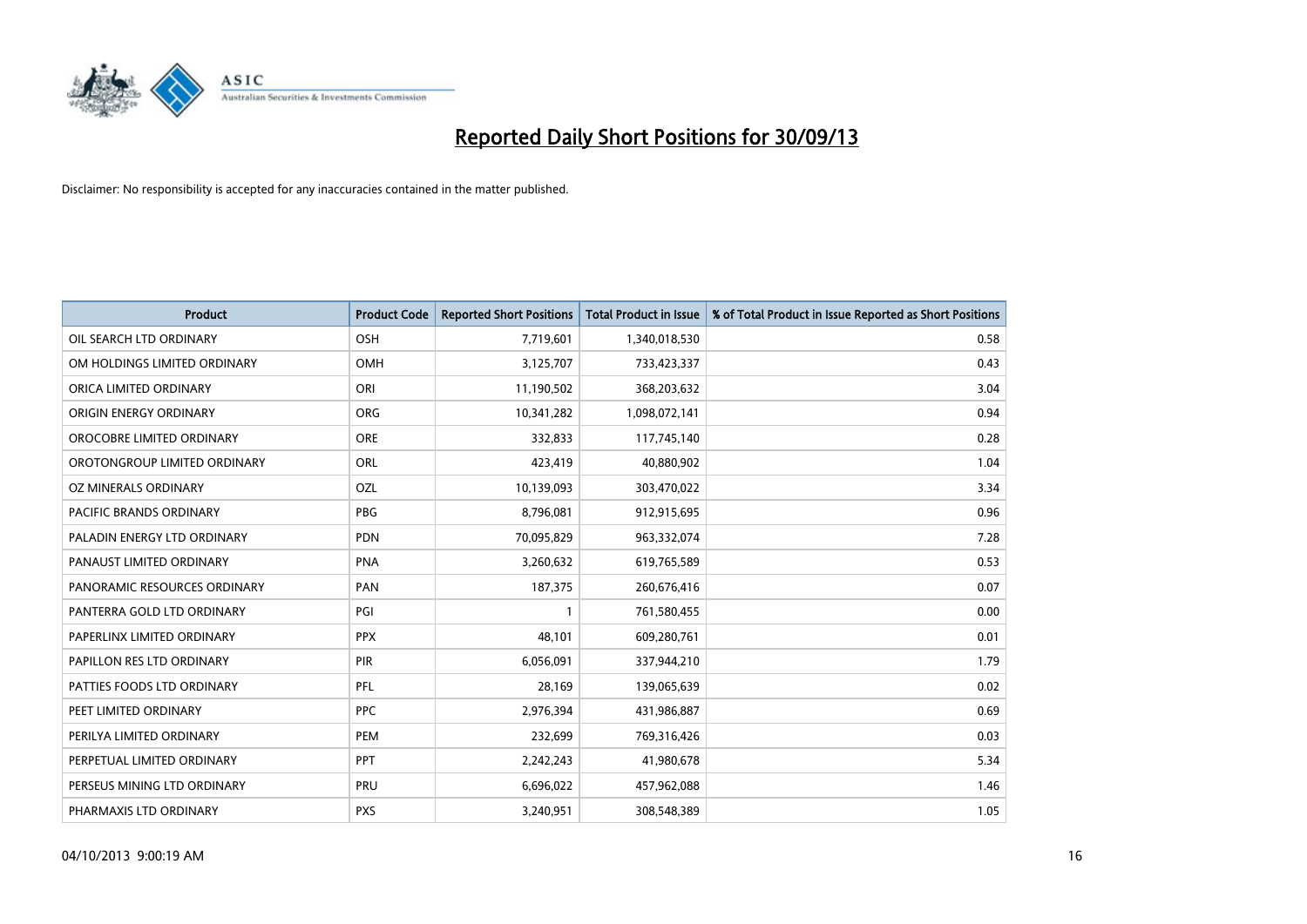

| <b>Product</b>                      | <b>Product Code</b> | <b>Reported Short Positions</b> | <b>Total Product in Issue</b> | % of Total Product in Issue Reported as Short Positions |
|-------------------------------------|---------------------|---------------------------------|-------------------------------|---------------------------------------------------------|
| PLATINUM ASSET ORDINARY             | <b>PTM</b>          | 3,399,783                       | 578,285,695                   | 0.59                                                    |
| PLATINUM AUSTRALIA ORDINARY         | <b>PLA</b>          | 836,127                         | 504,968,043                   | 0.17                                                    |
| PMI GOLD CORP CDI 1:1               | <b>PVM</b>          | 234,917                         | 157,986,653                   | 0.15                                                    |
| PMP LIMITED ORDINARY                | <b>PMP</b>          | 164,903                         | 323,781,124                   | 0.05                                                    |
| PRANA BIOTECHNOLOGY ORDINARY        | <b>PBT</b>          | 300,000                         | 407,406,001                   | 0.07                                                    |
| PREMIER INVESTMENTS ORDINARY        | PMV                 | 1,161,305                       | 155,260,478                   | 0.75                                                    |
| PRIMA BIOMED LTD ORDINARY           | <b>PRR</b>          | 343,262                         | 1,228,709,341                 | 0.03                                                    |
| PRIMARY HEALTH CARE ORDINARY        | <b>PRY</b>          | 21,451,377                      | 503,921,941                   | 4.26                                                    |
| PRIME MEDIA GRP LTD ORDINARY        | PRT                 | 52.724                          | 366,330,303                   | 0.01                                                    |
| PROGRAMMED ORDINARY                 | <b>PRG</b>          | 174,074                         | 118,229,190                   | 0.15                                                    |
| <b>QANTAS AIRWAYS ORDINARY</b>      | QAN                 | 39,886,420                      | 2,241,745,788                 | 1.78                                                    |
| <b>OBE INSURANCE GROUP ORDINARY</b> | QBE                 | 16,008,040                      | 1,220,868,532                 | 1.31                                                    |
| ORXPHARMA LTD ORDINARY              | <b>QRX</b>          | 218,037                         | 144,785,606                   | 0.15                                                    |
| <b>QUBE HOLDINGS LTD ORDINARY</b>   | QUB                 | 14,153,000                      | 928,965,547                   | 1.52                                                    |
| <b>OUICKSTEP HOLDINGS ORDINARY</b>  | OHL                 | 592,000                         | 384,985,045                   | 0.15                                                    |
| RAMELIUS RESOURCES ORDINARY         | <b>RMS</b>          | 2,795,831                       | 363,029,659                   | 0.77                                                    |
| RAMSAY HEALTH CARE ORDINARY         | <b>RHC</b>          | 1,937,567                       | 202,081,252                   | 0.96                                                    |
| RANGE RESOURCES LTD ORDINARY        | <b>RRS</b>          | 324,458                         | 3,014,803,085                 | 0.01                                                    |
| <b>RCR TOMLINSON ORDINARY</b>       | <b>RCR</b>          | 1,741,527                       | 135,451,265                   | 1.29                                                    |
| <b>REA GROUP ORDINARY</b>           | <b>REA</b>          | 960,801                         | 131,714,699                   | 0.73                                                    |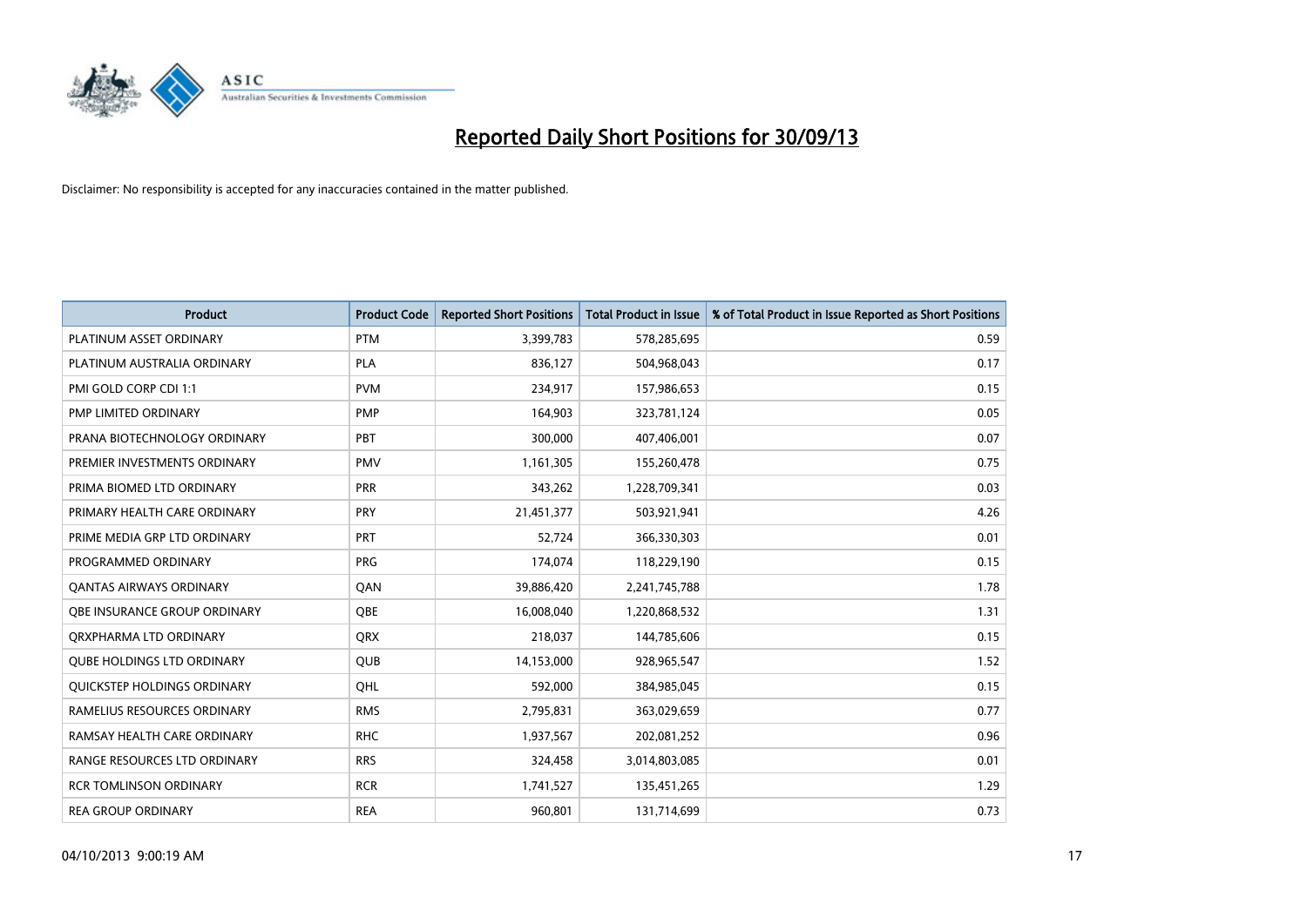

| Product                         | <b>Product Code</b> | <b>Reported Short Positions</b> | <b>Total Product in Issue</b> | % of Total Product in Issue Reported as Short Positions |
|---------------------------------|---------------------|---------------------------------|-------------------------------|---------------------------------------------------------|
| <b>RECKON LIMITED ORDINARY</b>  | <b>RKN</b>          | 3,001                           | 128,103,484                   | 0.00                                                    |
| <b>RED 5 LIMITED ORDINARY</b>   | <b>RED</b>          | 1,244,471                       | 155,788,008                   | 0.80                                                    |
| <b>RED FORK ENERGY ORDINARY</b> | <b>RFE</b>          | 4,652,357                       | 499,551,719                   | 0.93                                                    |
| REDBANK ENERGY LTD ORDINARY     | AEJ                 | 13                              | 786,287                       | 0.00                                                    |
| REECE AUSTRALIA LTD. ORDINARY   | <b>REH</b>          | 187                             | 99,600,000                    | 0.00                                                    |
| REED RESOURCES LTD ORDINARY     | <b>RDR</b>          | 50,000                          | 521,897,064                   | 0.01                                                    |
| <b>REGIS RESOURCES ORDINARY</b> | <b>RRL</b>          | 5,731,787                       | 477,963,824                   | 1.20                                                    |
| RESMED INC CDI 10:1             | <b>RMD</b>          | 10,269,466                      | 1,420,542,770                 | 0.72                                                    |
| <b>RESOLUTE MINING ORDINARY</b> | <b>RSG</b>          | 3,491,662                       | 640,994,224                   | 0.54                                                    |
| RESOURCE EQUIP LTD ORDINARY     | <b>ROL</b>          | 5,000                           | 249,065,471                   | 0.00                                                    |
| RESOURCE GENERATION ORDINARY    | <b>RES</b>          | 427,601                         | 332,234,604                   | 0.13                                                    |
| RETAIL FOOD GROUP ORDINARY      | <b>RFG</b>          | 2,990,313                       | 130,301,190                   | 2.29                                                    |
| REX MINERALS LIMITED ORDINARY   | <b>RXM</b>          | 2,261,253                       | 188,907,284                   | 1.20                                                    |
| <b>RHG LIMITED ORDINARY</b>     | <b>RHG</b>          | 1,085                           | 308,483,177                   | 0.00                                                    |
| <b>RIALTO ENERGY ORDINARY</b>   | <b>RIA</b>          | 41                              | 1,155,765,100                 | 0.00                                                    |
| RIDLEY CORPORATION ORDINARY     | <b>RIC</b>          | 290,942                         | 307,817,071                   | 0.09                                                    |
| RIO TINTO LIMITED ORDINARY      | <b>RIO</b>          | 6,297,427                       | 435,758,720                   | 1.45                                                    |
| ROBUST RESOURCES ORDINARY       | <b>ROL</b>          | 10,000                          | 102,830,646                   | 0.01                                                    |
| ROC OIL COMPANY ORDINARY        | <b>ROC</b>          | 1,346,017                       | 683,235,552                   | 0.20                                                    |
| SAI GLOBAL LIMITED ORDINARY     | SAI                 | 6,960,371                       | 210,662,827                   | 3.30                                                    |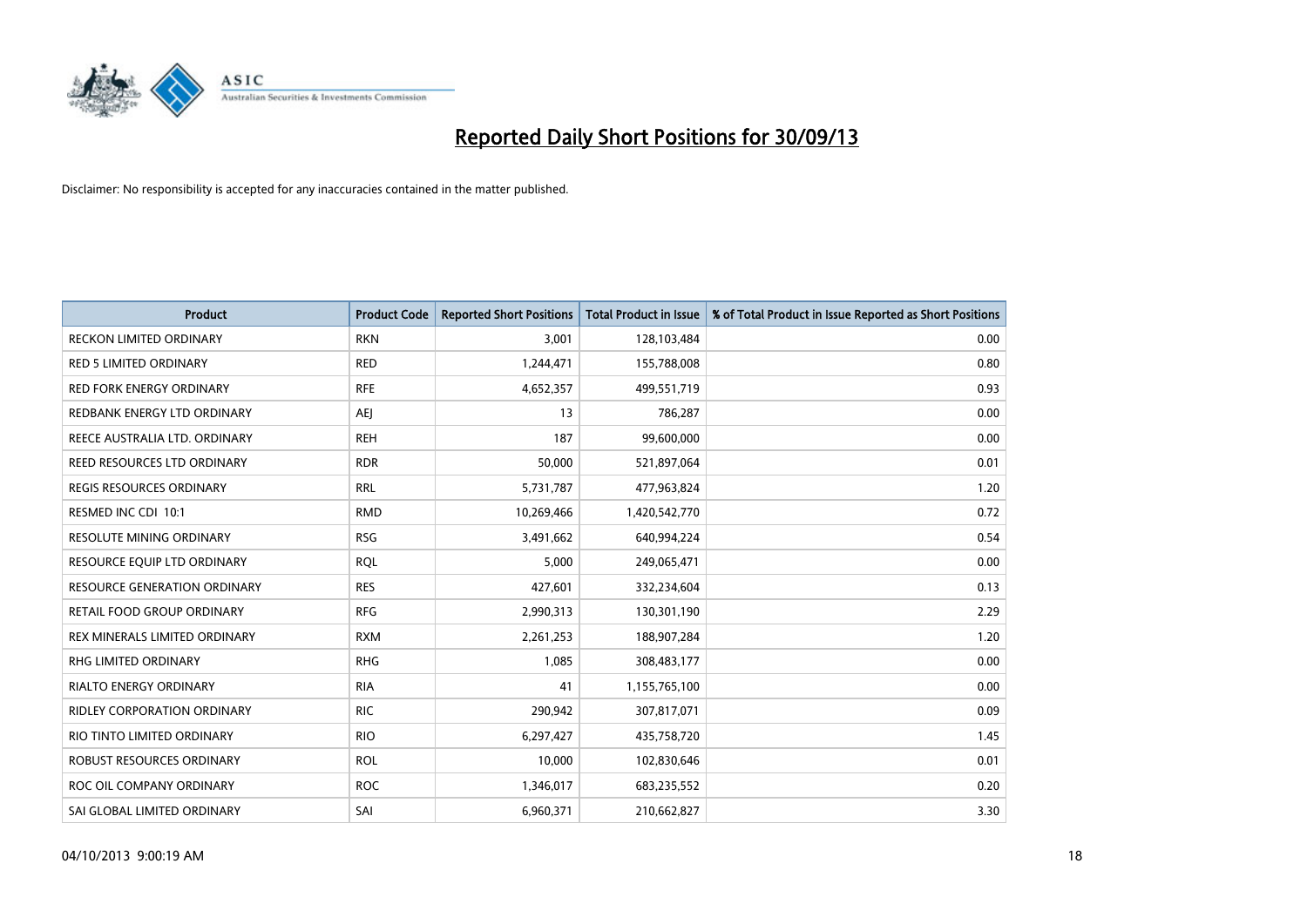

| <b>Product</b>                           | <b>Product Code</b> | <b>Reported Short Positions</b> | <b>Total Product in Issue</b> | % of Total Product in Issue Reported as Short Positions |
|------------------------------------------|---------------------|---------------------------------|-------------------------------|---------------------------------------------------------|
| SALMAT LIMITED ORDINARY                  | <b>SLM</b>          | 998                             | 159,812,799                   | 0.00                                                    |
| SAMSON OIL & GAS LTD ORDINARY            | <b>SSN</b>          | 2,082,000                       | 2,547,617,329                 | 0.08                                                    |
| SANDFIRE RESOURCES ORDINARY              | <b>SFR</b>          | 2,727,450                       | 155,640,968                   | 1.75                                                    |
| <b>SANTOS LTD ORDINARY</b>               | <b>STO</b>          | 6,712,882                       | 965,693,390                   | 0.70                                                    |
| SARACEN MINERAL ORDINARY                 | <b>SAR</b>          | 7,491,741                       | 595,263,186                   | 1.26                                                    |
| SCA PROPERTY GROUP STAPLED SECURITIES    | SCP                 | 34,993,826                      | 642,417,140                   | 5.45                                                    |
| SEDGMAN LIMITED ORDINARY                 | <b>SDM</b>          | 371,879                         | 223,224,636                   | 0.17                                                    |
| SEEK LIMITED ORDINARY                    | <b>SEK</b>          | 16,394,843                      | 339,014,316                   | 4.84                                                    |
| SELECT HARVESTS ORDINARY                 | SHV                 | 194,144                         | 57,462,851                    | 0.34                                                    |
| SENEX ENERGY LIMITED ORDINARY            | <b>SXY</b>          | 6,262,026                       | 1,142,010,350                 | 0.55                                                    |
| SERVICE STREAM ORDINARY                  | SSM                 | 100                             | 283,418,867                   | 0.00                                                    |
| SEVEN GROUP HOLDINGS ORDINARY            | <b>SVW</b>          | 5,078,826                       | 308,160,281                   | 1.65                                                    |
| SEVEN WEST MEDIA LTD ORDINARY            | <b>SWM</b>          | 5,271,152                       | 999,160,872                   | 0.53                                                    |
| SIGMA PHARMACEUTICAL ORDINARY            | <b>SIP</b>          | 2,944,045                       | 1,126,618,419                 | 0.26                                                    |
| SILEX SYSTEMS ORDINARY                   | <b>SLX</b>          | 2,575,158                       | 170,249,150                   | 1.51                                                    |
| SILVER CHEF LIMITED ORDINARY             | SIV                 | 86,174                          | 29,252,721                    | 0.29                                                    |
| SILVER LAKE RESOURCE ORDINARY            | <b>SLR</b>          | 11,209,148                      | 434,988,914                   | 2.58                                                    |
| SIMS METAL MGMT LTD ORDINARY             | SGM                 | 9,036,450                       | 204,335,628                   | 4.42                                                    |
| SINGAPORE TELECOMM. CHESS DEPOSITARY INT | SGT                 | 2,332,639                       | 169,358,656                   | 1.38                                                    |
| SIRIUS RESOURCES NL ORDINARY             | <b>SIR</b>          | 4,437,396                       | 227,020,167                   | 1.95                                                    |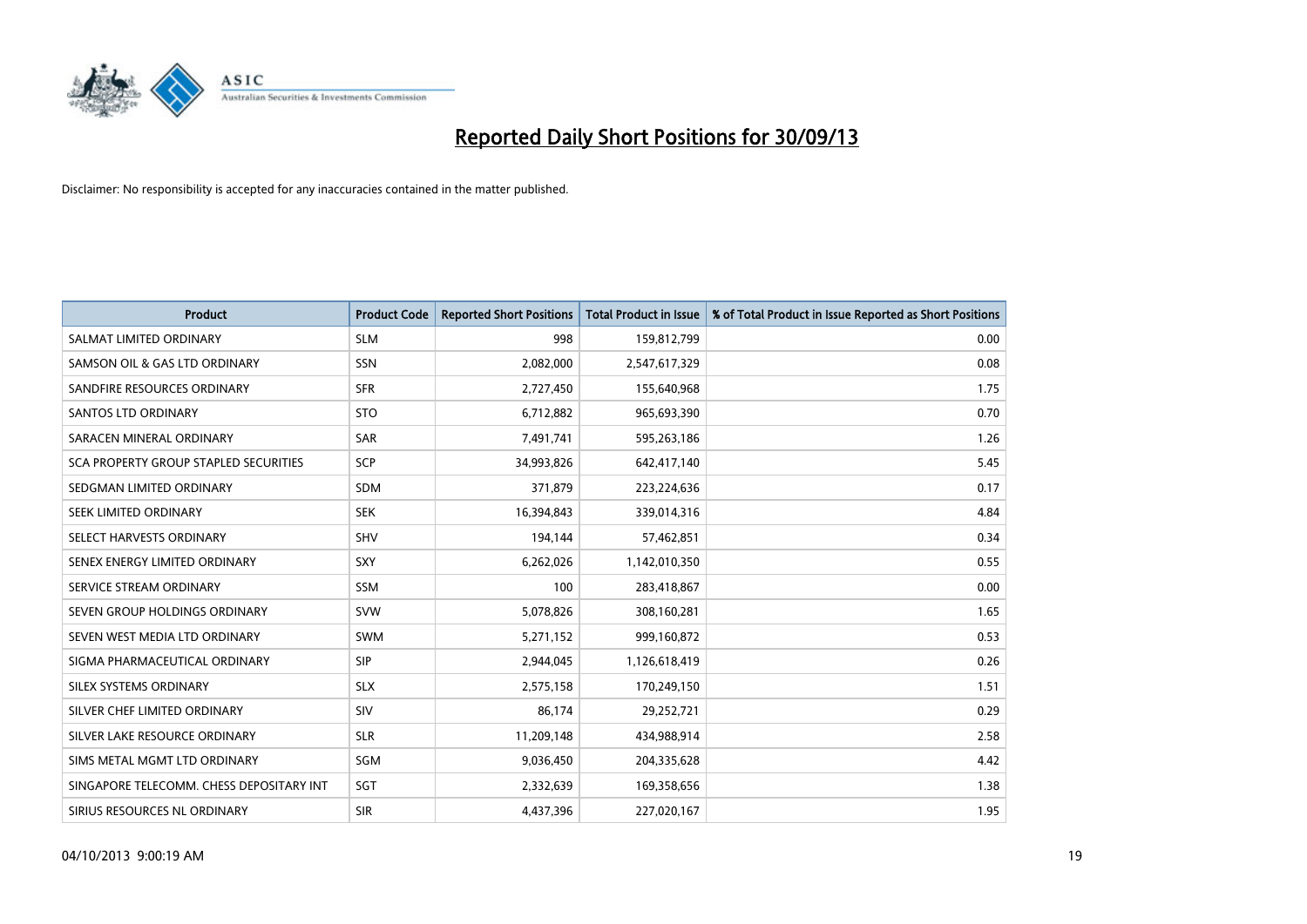

| <b>Product</b>                           | <b>Product Code</b> | <b>Reported Short Positions</b> | <b>Total Product in Issue</b> | % of Total Product in Issue Reported as Short Positions |
|------------------------------------------|---------------------|---------------------------------|-------------------------------|---------------------------------------------------------|
| SIRTEX MEDICAL ORDINARY                  | <b>SRX</b>          | 311,787                         | 56,100,311                    | 0.56                                                    |
| SKILLED GROUP LTD ORDINARY               | <b>SKE</b>          | 5,530,612                       | 233,533,526                   | 2.37                                                    |
| <b>SKY NETWORK ORDINARY</b>              | <b>SKT</b>          | 759,056                         | 389,139,785                   | 0.20                                                    |
| SKYCITY ENT GRP LTD ORDINARY             | <b>SKC</b>          | 375,835                         | 576,958,340                   | 0.07                                                    |
| <b>SLATER &amp; GORDON ORDINARY</b>      | SGH                 | 382,776                         | 196,809,265                   | 0.19                                                    |
| SMS MANAGEMENT, ORDINARY                 | <b>SMX</b>          | 1,951,270                       | 70,099,763                    | 2.78                                                    |
| SONIC HEALTHCARE ORDINARY                | <b>SHL</b>          | 5,288,909                       | 400,152,056                   | 1.32                                                    |
| SOUL PATTINSON (W.H) ORDINARY            | SOL                 | 100,541                         | 239,395,320                   | 0.04                                                    |
| SOUTH BOULDER MINES ORDINARY             | <b>STB</b>          | 1                               | 127,952,826                   | 0.00                                                    |
| SP AUSNET STAPLED SECURITIES             | SPN                 | 28,899,108                      | 3,376,325,523                 | 0.86                                                    |
| SPARK INFRASTRUCTURE STAPLED NOTE & UNIT | SKI                 | 44,401,152                      | 1,326,734,264                 | 3.35                                                    |
| SPDR 200 FUND ETF UNITS                  | <b>STW</b>          | 84,937                          | 44,278,688                    | 0.19                                                    |
| SPECIALTY FASHION ORDINARY               | <b>SFH</b>          | 110,001                         | 192,236,121                   | 0.06                                                    |
| ST BARBARA LIMITED ORDINARY              | <b>SBM</b>          | 7,274,899                       | 488,074,077                   | 1.49                                                    |
| STARPHARMA HOLDINGS ORDINARY             | <b>SPL</b>          | 16,680,395                      | 283,964,948                   | 5.87                                                    |
| STEADFAST GROUP LTD ORDINARY             | SDF                 | 202,115                         | 500,873,408                   | 0.04                                                    |
| STHN CROSS MEDIA ORDINARY                | SXL                 | 8,506,405                       | 705,099,800                   | 1.21                                                    |
| STOCKLAND UNITS/ORD STAPLED              | SGP                 | 12,097,951                      | 2,305,750,747                 | 0.52                                                    |
| STRAITS RES LTD. ORDINARY                | <b>SRO</b>          | 31,522                          | 1,164,150,159                 | 0.00                                                    |
| STW COMMUNICATIONS ORDINARY              | SGN                 | 4,005,038                       | 403,828,512                   | 0.99                                                    |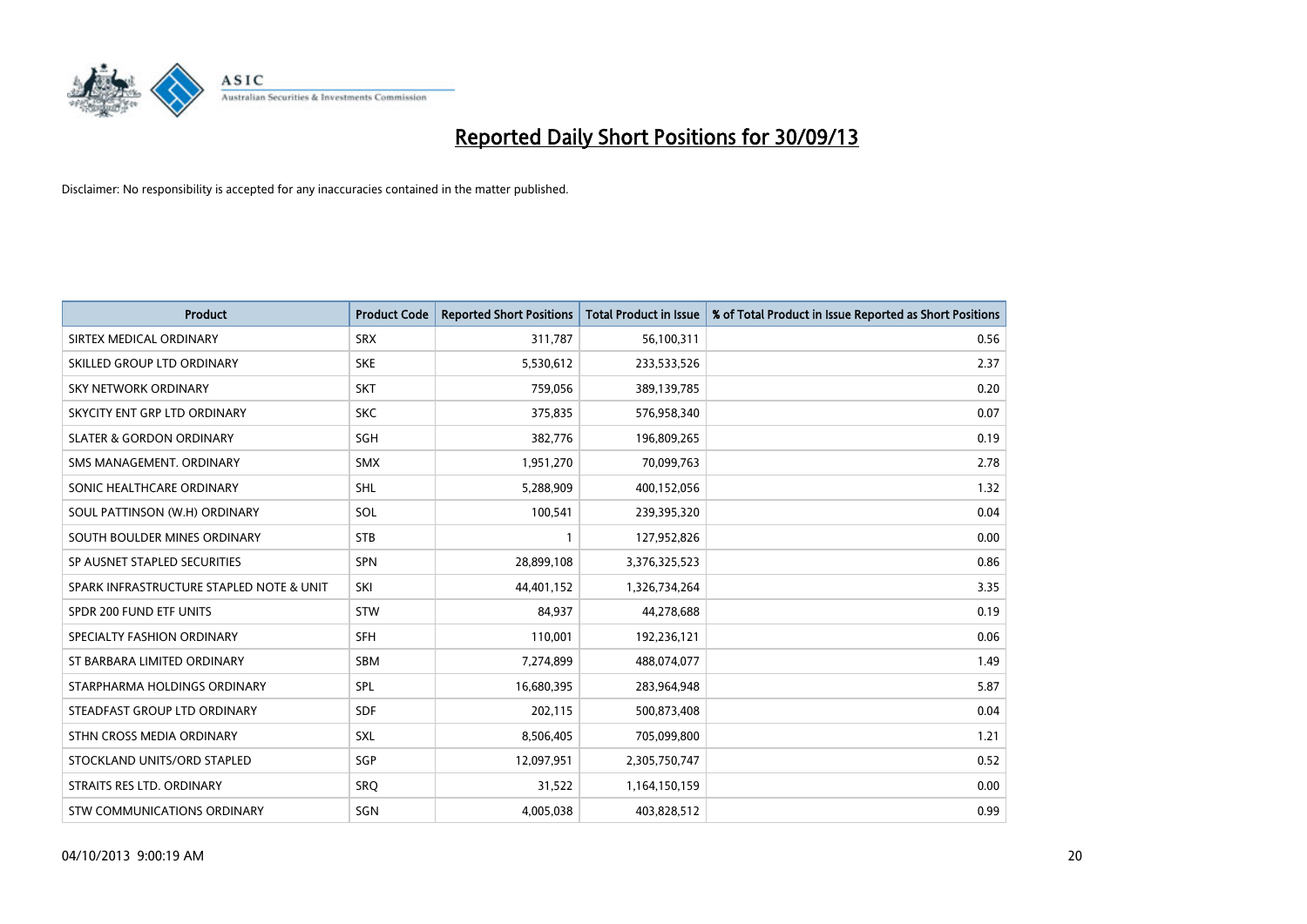

| <b>Product</b>                    | <b>Product Code</b> | <b>Reported Short Positions</b> | <b>Total Product in Issue</b> | % of Total Product in Issue Reported as Short Positions |
|-----------------------------------|---------------------|---------------------------------|-------------------------------|---------------------------------------------------------|
| <b>SUNCORP GROUP LTD ORDINARY</b> | <b>SUN</b>          | 4,214,629                       | 1,286,600,980                 | 0.33                                                    |
| SUNDANCE ENERGY ORDINARY          | <b>SEA</b>          | 156,922                         | 462,611,982                   | 0.03                                                    |
| SUNDANCE RESOURCES ORDINARY       | <b>SDL</b>          | 48,817,799                      | 3,072,110,985                 | 1.59                                                    |
| SUNLAND GROUP LTD ORDINARY        | <b>SDG</b>          | 43,137                          | 181,710,087                   | 0.02                                                    |
| SUPER RET REP LTD ORDINARY        | SUL                 | 1,402,677                       | 196,731,620                   | 0.71                                                    |
| SWICK MINING ORDINARY             | <b>SWK</b>          | 1,000,000                       | 216,690,473                   | 0.46                                                    |
| SYD AIRPORT STAPLED US PROHIBIT.  | <b>SYD</b>          | 19,409,706                      | 2,194,322,759                 | 0.88                                                    |
| SYRAH RESOURCES ORDINARY          | <b>SYR</b>          | 2,506,319                       | 148,242,623                   | 1.69                                                    |
| TABCORP HOLDINGS LTD ORDINARY     | <b>TAH</b>          | 18,475,368                      | 754,274,706                   | 2.45                                                    |
| <b>TANAMI GOLD NL ORDINARY</b>    | <b>TAM</b>          | 41                              | 587,548,523                   | 0.00                                                    |
| TAP OIL LIMITED ORDINARY          | <b>TAP</b>          | 116,803                         | 241,608,606                   | 0.05                                                    |
| TASSAL GROUP LIMITED ORDINARY     | <b>TGR</b>          | 638,889                         | 146,507,029                   | 0.44                                                    |
| TATTS GROUP LTD ORDINARY          | <b>TTS</b>          | 11,248,017                      | 1,402,714,027                 | 0.80                                                    |
| TELECOM CORPORATION ORDINARY      | <b>TEL</b>          | 7,714,947                       | 1,817,238,564                 | 0.42                                                    |
| TELSTRA CORPORATION, ORDINARY     | <b>TLS</b>          | 14,943,205                      | 12,443,074,357                | 0.12                                                    |
| TEN NETWORK HOLDINGS ORDINARY     | <b>TEN</b>          | 132,805,461                     | 2,586,970,845                 | 5.13                                                    |
| TERANGA GOLD CORP CDI 1:1         | <b>TGZ</b>          | 839,407                         | 174,196,016                   | 0.48                                                    |
| THE REJECT SHOP ORDINARY          | <b>TRS</b>          | 1,849,726                       | 28,826,248                    | 6.42                                                    |
| THORN GROUP LIMITED ORDINARY      | <b>TGA</b>          | 59,888                          | 148,897,155                   | 0.04                                                    |
| TIGER RESOURCES ORDINARY          | <b>TGS</b>          | 2,163,305                       | 674,770,269                   | 0.32                                                    |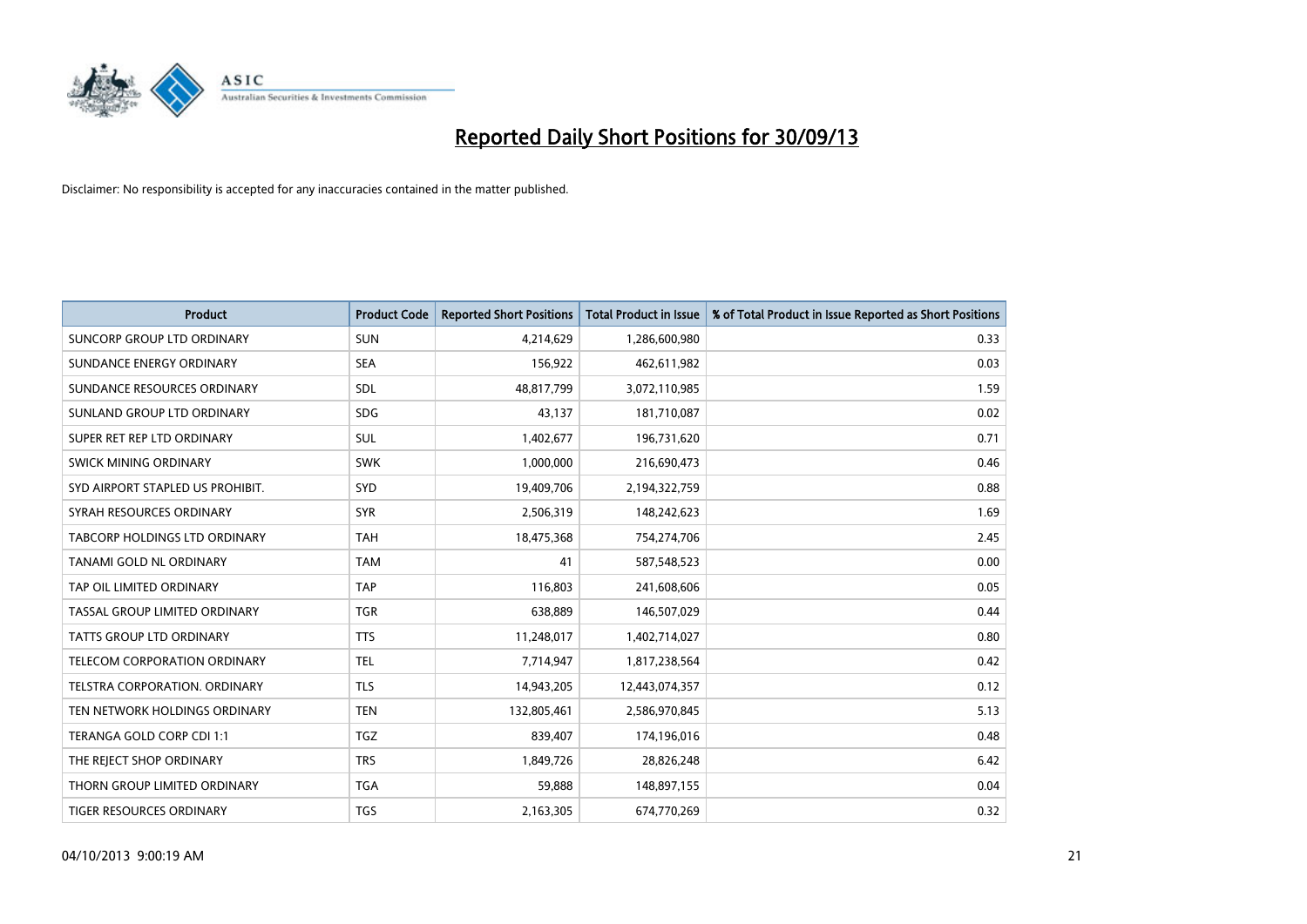

| <b>Product</b>                        | <b>Product Code</b> | <b>Reported Short Positions</b> | <b>Total Product in Issue</b> | % of Total Product in Issue Reported as Short Positions |
|---------------------------------------|---------------------|---------------------------------|-------------------------------|---------------------------------------------------------|
| TOLL HOLDINGS LTD ORDINARY            | <b>TOL</b>          | 25,042,777                      | 717,133,875                   | 3.49                                                    |
| TORO ENERGY LIMITED ORDINARY          | <b>TOE</b>          | 150,001                         | 1,041,936,676                 | 0.01                                                    |
| TOX FREE SOLUTIONS ORDINARY           | <b>TOX</b>          | 1,167,694                       | 132,519,859                   | 0.88                                                    |
| TPG TELECOM LIMITED ORDINARY          | <b>TPM</b>          | 2,306,027                       | 793,808,141                   | 0.29                                                    |
| <b>TRADE ME GROUP ORDINARY</b>        | <b>TME</b>          | 361,922                         | 396,032,974                   | 0.09                                                    |
| <b>TRANSFIELD SERVICES ORDINARY</b>   | <b>TSE</b>          | 49,607,539                      | 512,457,716                   | 9.68                                                    |
| TRANSPACIFIC INDUST, ORDINARY         | <b>TPI</b>          | 17,253,706                      | 1,578,563,490                 | 1.09                                                    |
| TRANSPACIFIC SPS NON-CUM SETUP PREF.  | <b>TPAPA</b>        | 562                             | 2,500,000                     | 0.02                                                    |
| TRANSURBAN GROUP TRIPLE STAPLED SEC.  | <b>TCL</b>          | 5,348,396                       | 1,485,500,376                 | 0.36                                                    |
| <b>TREASURY GROUP ORDINARY</b>        | <b>TRG</b>          | 29,524                          | 23,070,755                    | 0.13                                                    |
| TREASURY WINE ESTATE ORDINARY         | <b>TWE</b>          | 20,670,764                      | 647,227,144                   | 3.19                                                    |
| TROY RESOURCES LTD ORDINARY           | <b>TRY</b>          | 1,077,828                       | 167,730,292                   | 0.64                                                    |
| TWENTY-FIRST FOX INC A NON-VOTING CDI | <b>FOXLV</b>        | 1,288,555                       | 1,613,992,341                 | 0.08                                                    |
| TWENTY-FIRST FOX INC B VOTING CDI     | <b>FOX</b>          | 360,027                         | 1,112,242,654                 | 0.03                                                    |
| UGL LIMITED ORDINARY                  | UGL                 | 21,345,785                      | 166,511,240                   | 12.82                                                   |
| UNILIFE CORPORATION CDI 6:1           | <b>UNS</b>          | 7,954                           | 275,763,432                   | 0.00                                                    |
| UXC LIMITED ORDINARY                  | <b>UXC</b>          | 90,440                          | 308,906,770                   | 0.03                                                    |
| <b>VENTURE MINERALS ORDINARY</b>      | <b>VMS</b>          | 193,000                         | 287,320,170                   | 0.07                                                    |
| VILLA WORLD LTD, ORDINARY             | <b>VLW</b>          | 23,100                          | 80,038,863                    | 0.03                                                    |
| <b>VILLAGE ROADSHOW LTD ORDINARY</b>  | <b>VRL</b>          | 639,674                         | 159,486,203                   | 0.40                                                    |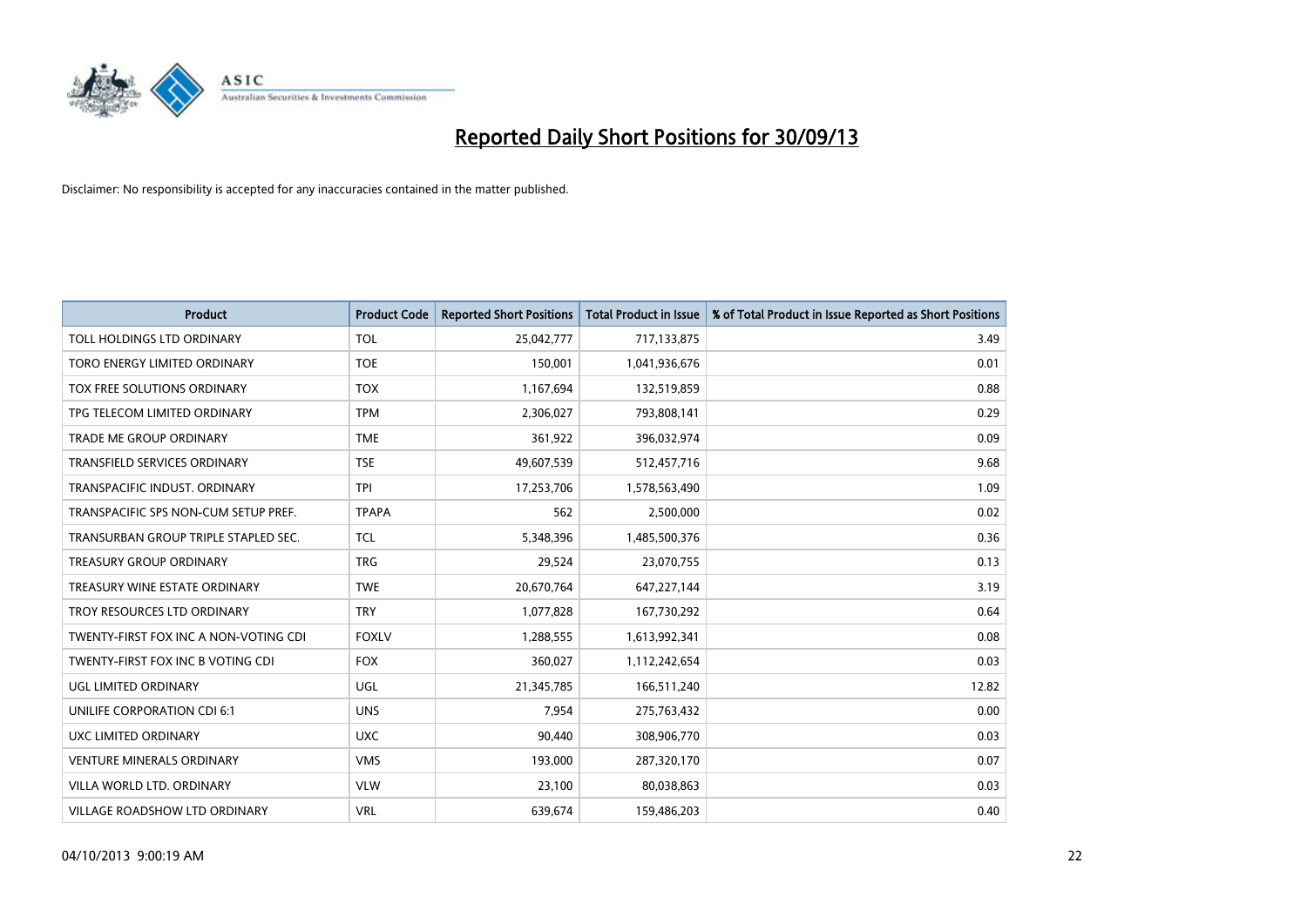

| <b>Product</b>                         | <b>Product Code</b> | <b>Reported Short Positions</b> | <b>Total Product in Issue</b> | % of Total Product in Issue Reported as Short Positions |
|----------------------------------------|---------------------|---------------------------------|-------------------------------|---------------------------------------------------------|
| <b>VIRGIN AUS HLDG LTD ORDINARY</b>    | <b>VAH</b>          | 156,577,637                     | 2,589,840,317                 | 6.05                                                    |
| <b>VIRTUS HEALTH LTD ORDINARY</b>      | <b>VRT</b>          | 235,190                         | 79,536,601                    | 0.30                                                    |
| VISION EYE INSTITUTE ORDINARY          | <b>VEI</b>          | 202,949                         | 160,284,112                   | 0.13                                                    |
| WATPAC LIMITED ORDINARY                | <b>WTP</b>          | 39,819                          | 184,332,526                   | 0.02                                                    |
| WEBJET LIMITED ORDINARY                | <b>WEB</b>          | 2,513,928                       | 79,397,959                    | 3.17                                                    |
| WESFARMERS LIMITED ORDINARY            | <b>WES</b>          | 27,592,595                      | 1,006,677,196                 | 2.74                                                    |
| WESFARMERS LIMITED PARTIALLY PROTECTED | <b>WESN</b>         | 218,011                         | 150,516,402                   | 0.14                                                    |
| WESTERN AREAS LTD ORDINARY             | <b>WSA</b>          | 20,919,570                      | 196,862,806                   | 10.63                                                   |
| WESTERN DESERT RES. ORDINARY           | <b>WDR</b>          | 3,490,140                       | 392,768,317                   | 0.89                                                    |
| WESTFIELD GROUP ORD/UNIT STAPLED SEC   | <b>WDC</b>          | 10,526,946                      | 2,168,299,076                 | 0.49                                                    |
| WESTFIELD RETAIL TST UNIT STAPLED      | <b>WRT</b>          | 11,341,343                      | 2,995,945,800                 | 0.38                                                    |
| <b>WESTPAC BANKING CORP ORDINARY</b>   | <b>WBC</b>          | 26,670,351                      | 3,109,048,309                 | 0.86                                                    |
| WHITE ENERGY COMPANY ORDINARY          | <b>WEC</b>          | 34,643                          | 322,974,494                   | 0.01                                                    |
| WHITEHAVEN COAL ORDINARY               | <b>WHC</b>          | 81,321,536                      | 1,025,692,710                 | 7.93                                                    |
| WIDE BAY AUST LTD ORDINARY             | <b>WBB</b>          | 9,044                           | 36,238,600                    | 0.02                                                    |
| WINDIMURRA VANADIUM ORDINARY           | <b>WVL</b>          | 111,032                         | 19,284,366                    | 0.58                                                    |
| WOODSIDE PETROLEUM ORDINARY            | <b>WPL</b>          | 2,334,347                       | 823,910,657                   | 0.28                                                    |
| WOOLWORTHS LIMITED ORDINARY            | <b>WOW</b>          | 5,041,462                       | 1,251,154,104                 | 0.40                                                    |
| <b>WORLEYPARSONS LTD ORDINARY</b>      | <b>WOR</b>          | 4,967,141                       | 243,480,720                   | 2.04                                                    |
| WOTIF.COM HOLDINGS ORDINARY            | <b>WTF</b>          | 18,507,913                      | 211,736,244                   | 8.74                                                    |